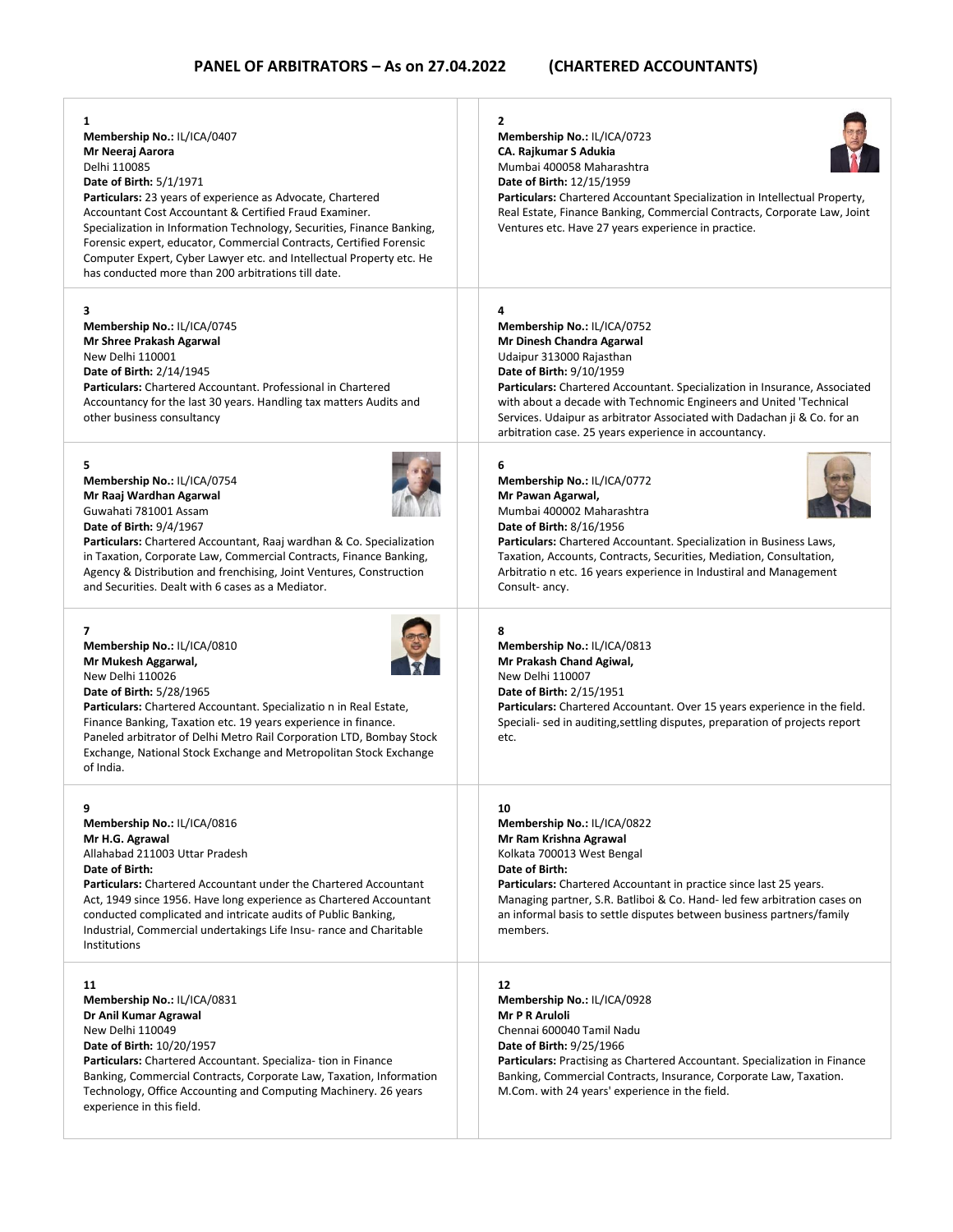| 13<br>Membership No.: IL/ICA/0957<br>Mr M.K. Badjatya<br>Indore 452001 Madhya Pradesh<br>Date of Birth: 1/2/1956<br><b>Particulars:</b> Practicing as Chartered Accountant since last 18 years.<br>Specialization in Conciliating among the Group of Share Holders.                                                                                                     | 14<br>Membership No.: IL/ICA/0975<br>Mr Jaiprakash Bairagra<br>Mumbai 400020 Maharashtra<br><b>Date of Birth: 4/5/1949</b><br>Particulars: Chartered Accountant. Managing Partner, M L Bhuwania &<br>Co. Chartered Accountants. Speciali- zation in Real Estate, Finance<br>Banking etc. More than 32 years experience in Accounts.                                              |
|-------------------------------------------------------------------------------------------------------------------------------------------------------------------------------------------------------------------------------------------------------------------------------------------------------------------------------------------------------------------------|----------------------------------------------------------------------------------------------------------------------------------------------------------------------------------------------------------------------------------------------------------------------------------------------------------------------------------------------------------------------------------|
| 15<br>Membership No.: IL/ICA/0986<br>Mr Arun Kumar Bakshi<br>New Delhi 110001<br>Date of Birth:<br>Particulars: Consultant. Practised as an advocate and Chartered<br>Accountant since 1982. Specialization in Agency & Distribution and<br>Franchising, Commercial Contracts, Corporate Law, Taxation, Joint<br>Venture and International Investments, Handled several | 16<br>Membership No.: IL/ICA/1045<br><b>Mr Ram Avtar Bansal</b><br>New Delhi 110034<br><b>Date of Birth: 5/31/1960</b><br>Particulars: Chartered Accountant. R A Bansal & Co. Specialization in<br>Taxation, Insurance, Corporate Law. 22 years experience in accountancy.                                                                                                       |
| 17<br>Membership No.: IL/ICA/1050<br>Mr Shailendra Bardia<br>Jodhpur 342003 Rajasthan<br><b>Date of Birth: 9/17/1960</b><br>Particulars: Chartered Accountant. Practicing Chartered Accountant<br>for more than 16 years. Arbitrator with FAFTA & FOSFA, London,<br>Surveyor & Loss Assessor.                                                                           | 18<br>Membership No.: IL/ICA/1074<br>Mr S.L. Batra,<br>New Delhi 110003<br>Date of Birth:<br><b>Particulars:</b> Chartered Accountant. 50 years experience in the profession<br>of Chartered Accountant.                                                                                                                                                                         |
| 19<br>Membership No.: IL/ICA/1087<br>Mr M R Betdur<br>Bangalore 560062 Karnataka<br><b>Date of Birth: 9/15/1956</b><br>Particulars: Vice President, ING-Vysya Bank Ltd. Specialization in<br>Finance Banking, Commercial Contracts, Taxation and Joint Ventures.<br>29 years experience in accounts.                                                                    | 20<br>Membership No.: IL/ICA/1210<br><b>Mr Narender Singh Bisht</b><br>Delhi 110007<br><b>Date of Birth: 8/8/1963</b><br>Particulars: Chartered Accountant. Partner, Narender Singh & Co.<br>Specialization in Finance Banking, Taxation. More than 15 years<br>experience in chartered accountancy.                                                                             |
| 21<br>Membership No.: IL/ICA/1236<br><b>Mr Mukesh Butani</b><br>New Delhi 110001<br><b>Date of Birth: 5/1/1964</b><br>Particulars: Chartered Accountant, BMR & Associates, New Delhi.<br>Specialization in Joint Ventures, Real Estate, Securities and Taxation.<br>21 years experience in accountancy.                                                                 | 22<br>Membership No.: IL/ICA/1244<br>Mr Arvinder Singh Chadha<br>Chandigarh 160017 UT<br>Date of Birth:<br>Particulars: Arbitration Consultant, Chartered Accountant. Over 15 years<br>experience in arbitration consul-tancy in civil engineering contracts, etc.<br>Handled few arbitration cases as counsel.                                                                  |
| 23<br>Membership No.: IL/ICA/1261<br>Mr A.K. Chakraborty<br>Guragon 122002 Haryana<br>Date of Birth:<br><b>Particulars:</b> Company Secretary and Chief of Law, BHEL. Specialization<br>in costing, finance, banking, legal, secre-tarial, management, treasury<br>functions, audit, etc. 30 years experience in the above fields.                                      | 24<br>Membership No.: IL/ICA/1283<br><b>Mr Tarsem Chand</b><br>Panchkula 134112 Haryana<br><b>Date of Birth: 5/5/1955</b><br>Particulars: Chartered Accountant. Specialization in M.I.S. Financial<br>Management, Consultancy, Valuation, Domestic & International Trade<br>Company Director, Commercial & Arbitration matters. More than 20<br>years experi- ence in the field. |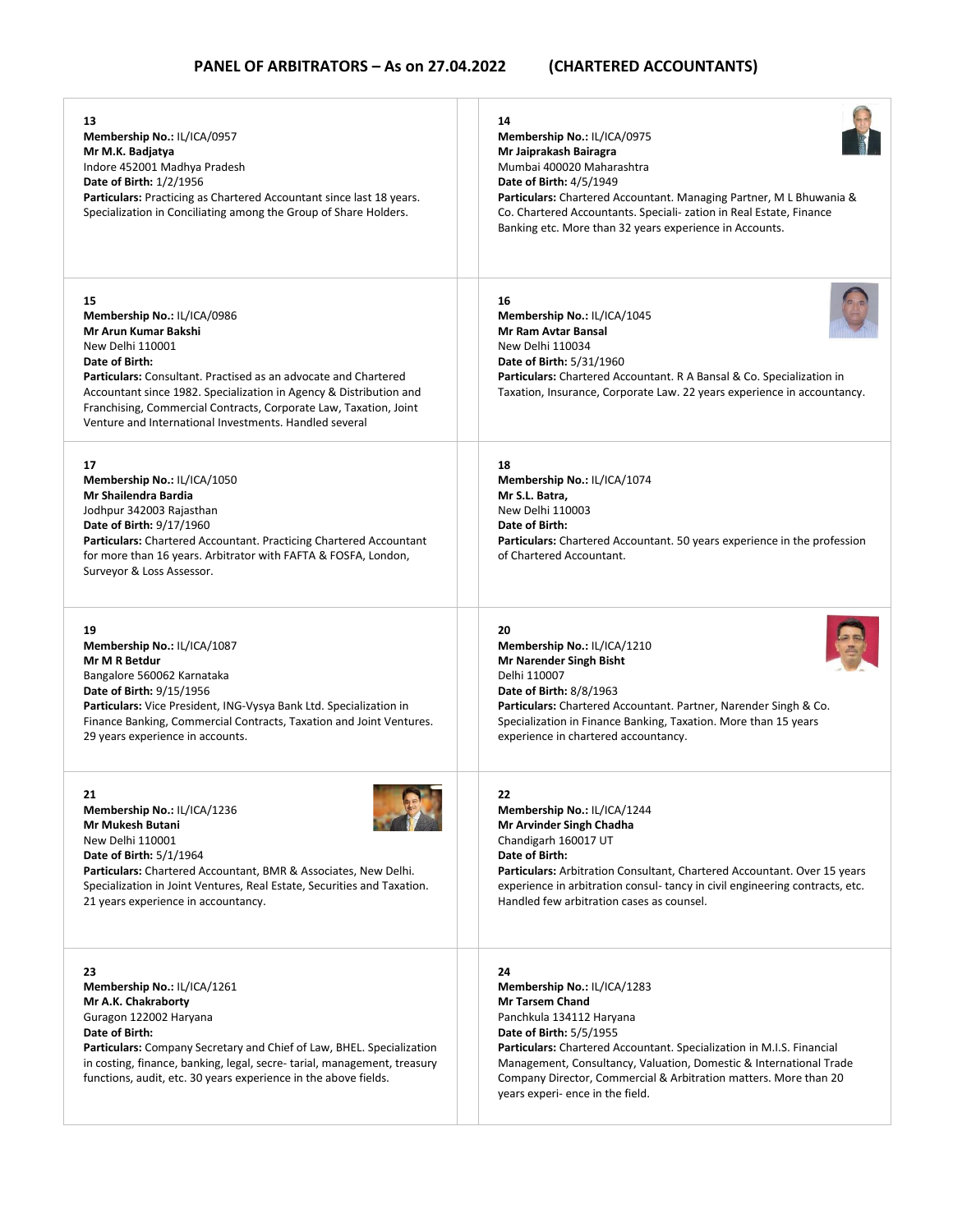| 25<br>Membership No.: IL/ICA/1360<br>Mr J P Chawla<br>New Delhi 110002<br><b>Date of Birth: 3/2/1943</b><br>Particulars: Chartered Accountant. Specializatio n in Real Estate,<br>Commercial Contracts, Agriculture and Food Processing, Corporate<br>Law, Taxation, Automobile. M.Com.LL.B with 32 years experience in<br>this area.            | 26<br>Membership No.: IL/ICA/1366<br>Mr N.K. Chhabra<br>Chandigarh 160022 UT<br>Date of Birth:<br>Particulars: Accounts, Audit, Taxation, Insurance surveyors & Loss<br>Assessors. Company Law matters Consultancy. 16 years experience in<br>Audit.                                                                                                                                                               |
|--------------------------------------------------------------------------------------------------------------------------------------------------------------------------------------------------------------------------------------------------------------------------------------------------------------------------------------------------|--------------------------------------------------------------------------------------------------------------------------------------------------------------------------------------------------------------------------------------------------------------------------------------------------------------------------------------------------------------------------------------------------------------------|
| 27                                                                                                                                                                                                                                                                                                                                               | 28                                                                                                                                                                                                                                                                                                                                                                                                                 |
| Membership No.: IL/ICA/1378                                                                                                                                                                                                                                                                                                                      | Membership No.: IL/ICA/1383                                                                                                                                                                                                                                                                                                                                                                                        |
| Mr Uday M. Chitale                                                                                                                                                                                                                                                                                                                               | <b>Mr Rohit Choksi</b>                                                                                                                                                                                                                                                                                                                                                                                             |
| Mumbai 400001 Maharashtra                                                                                                                                                                                                                                                                                                                        | Ahmedabad 380006 Gujarat                                                                                                                                                                                                                                                                                                                                                                                           |
| Date of Birth: 10/20/1949                                                                                                                                                                                                                                                                                                                        | Date of Birth: 10/7/1954                                                                                                                                                                                                                                                                                                                                                                                           |
| Particulars: Chartered Accountant, Business Adviser & Arbitrator.                                                                                                                                                                                                                                                                                | <b>Particulars:</b> Practicing as Chartered Accountant in the capacity of Partner                                                                                                                                                                                                                                                                                                                                  |
| Specialization in Finance Banking, Commercial Contracts, Corporate                                                                                                                                                                                                                                                                               | of M/s. G.K. Choksi & Co. Ahmedabad since 1978. Vast experience in                                                                                                                                                                                                                                                                                                                                                 |
| Law, Taxation and Joint Venture. 28 years experience in practice. Sr.                                                                                                                                                                                                                                                                            | Taxation, Tax Planning Audit, International Taxation & Accounting                                                                                                                                                                                                                                                                                                                                                  |
| Partner, M.P. Chitale & Co. Mumbai.                                                                                                                                                                                                                                                                                                              | Standards, Investments, NRI Etc.                                                                                                                                                                                                                                                                                                                                                                                   |
| 29<br>Membership No.: IL/ICA/1441<br>Mr Sushil Kumar Dangi<br>Kolkata 700007 West Bengal<br>Date of Birth:<br>Particulars: Chartered Accountant, Specialization in accouontancy,<br>auditing, taxation cost controls, survey & loss assessors, arbitration,<br>etc.                                                                              | 30<br>Membership No.: IL/ICA/1457<br>Mr Manoranjan Das<br>Noida 201301 Uttar Pradesh<br>Date of Birth: 2/17/1947<br>Particulars: Dy. General Manager (Retd.), NTPC. Specialization in Finance<br>Banking, Commercial Contracts, Corporate Law, Power Energy etc. 20<br>years working experience in finalization of accounts in the company and<br>served as head of the Internal Audit Deptt. Fellow Member of the |
| 31<br>Membership No.: IL/ICA/1467<br>Mr G B Dash<br>New Delhi 110076<br>Date of Birth: 7/14/1967<br><b>Particulars:</b> General Manager (F&A), Container Corporation of India<br>Ltd. Specialization in Taxation, Corporate Law, Telecommunications,<br>Finance Banking and Corporation & related activities. 17 years<br>experience in service. | 32<br>Membership No.: IL/ICA/1478<br><b>Mr Samares Datta</b><br>Hooghly 712232 West Bengal<br>Date of Birth: 11/4/1945<br><b>Particulars:</b> Practicing as Cost Accountant for the last 29 years.<br>Specialization in Finance Banking, Commercial Contracts, Corporate<br>Finance, Taxation etc.                                                                                                                 |
| 33                                                                                                                                                                                                                                                                                                                                               | 34                                                                                                                                                                                                                                                                                                                                                                                                                 |
| Membership No.: IL/ICA/1486                                                                                                                                                                                                                                                                                                                      | Membership No.: IL/ICA/1523                                                                                                                                                                                                                                                                                                                                                                                        |
| Mr Anil D. Dave                                                                                                                                                                                                                                                                                                                                  | Mr A.V. Deshpande                                                                                                                                                                                                                                                                                                                                                                                                  |
| Mumbai 400001 Maharashtra                                                                                                                                                                                                                                                                                                                        | Nagpur 440012 Maharashtra                                                                                                                                                                                                                                                                                                                                                                                          |
| Date of Birth:                                                                                                                                                                                                                                                                                                                                   | Date of Birth:                                                                                                                                                                                                                                                                                                                                                                                                     |
| Particulars: Chartered Accountant. Specialization in Real Estate,                                                                                                                                                                                                                                                                                | <b>Particulars:</b> Proprietor of Anand Deshpande & Co. Chartered Accountants                                                                                                                                                                                                                                                                                                                                      |
| Finance Banking, Commercial Contracts, Corporate Law,                                                                                                                                                                                                                                                                                            | in the exercise of accountancy profession as Chartered Accountant with                                                                                                                                                                                                                                                                                                                                             |
| Entertainment, International Investments and Securities etc. More                                                                                                                                                                                                                                                                                | 15 years experience in the field. Appeared before Appellate Authori-ties                                                                                                                                                                                                                                                                                                                                           |
| than 30 years experience in Finance and Accounts.                                                                                                                                                                                                                                                                                                | including Tribunals in Income- tax, Sales-tax, E.D. Excise matters                                                                                                                                                                                                                                                                                                                                                 |
| 35                                                                                                                                                                                                                                                                                                                                               | 36                                                                                                                                                                                                                                                                                                                                                                                                                 |
| Membership No.: IL/ICA/1533                                                                                                                                                                                                                                                                                                                      | Membership No.: IL/ICA/1558                                                                                                                                                                                                                                                                                                                                                                                        |
| <b>Mr Anand Devkumar</b>                                                                                                                                                                                                                                                                                                                         | <b>Mr P R Dhariwal</b>                                                                                                                                                                                                                                                                                                                                                                                             |
| Chennai 600034 Tamil Nadu                                                                                                                                                                                                                                                                                                                        | Mumbai 400025 Maharashtra                                                                                                                                                                                                                                                                                                                                                                                          |
| Date of Birth: 6/2/1959                                                                                                                                                                                                                                                                                                                          | <b>Date of Birth: 6/11/1951</b>                                                                                                                                                                                                                                                                                                                                                                                    |
| Particulars: Practicing Chartered Accountant since 1984.                                                                                                                                                                                                                                                                                         | Particulars: Chartered Accountant, Essar Steel Ltd. Specialization in                                                                                                                                                                                                                                                                                                                                              |
| Specialization in Intellectual Property, State Contracts, Commercial                                                                                                                                                                                                                                                                             | Commercial Contracts, Oil, Petroleum and Gas, Steel, Mining & Quarrying                                                                                                                                                                                                                                                                                                                                            |
| Contracts, Insurance, Corporate Law, Taxation, Joint Venture,                                                                                                                                                                                                                                                                                    | and Power Energy. 28 years professional experience with reputed                                                                                                                                                                                                                                                                                                                                                    |
| Information Technology, Computer Software etc.                                                                                                                                                                                                                                                                                                   | industries.                                                                                                                                                                                                                                                                                                                                                                                                        |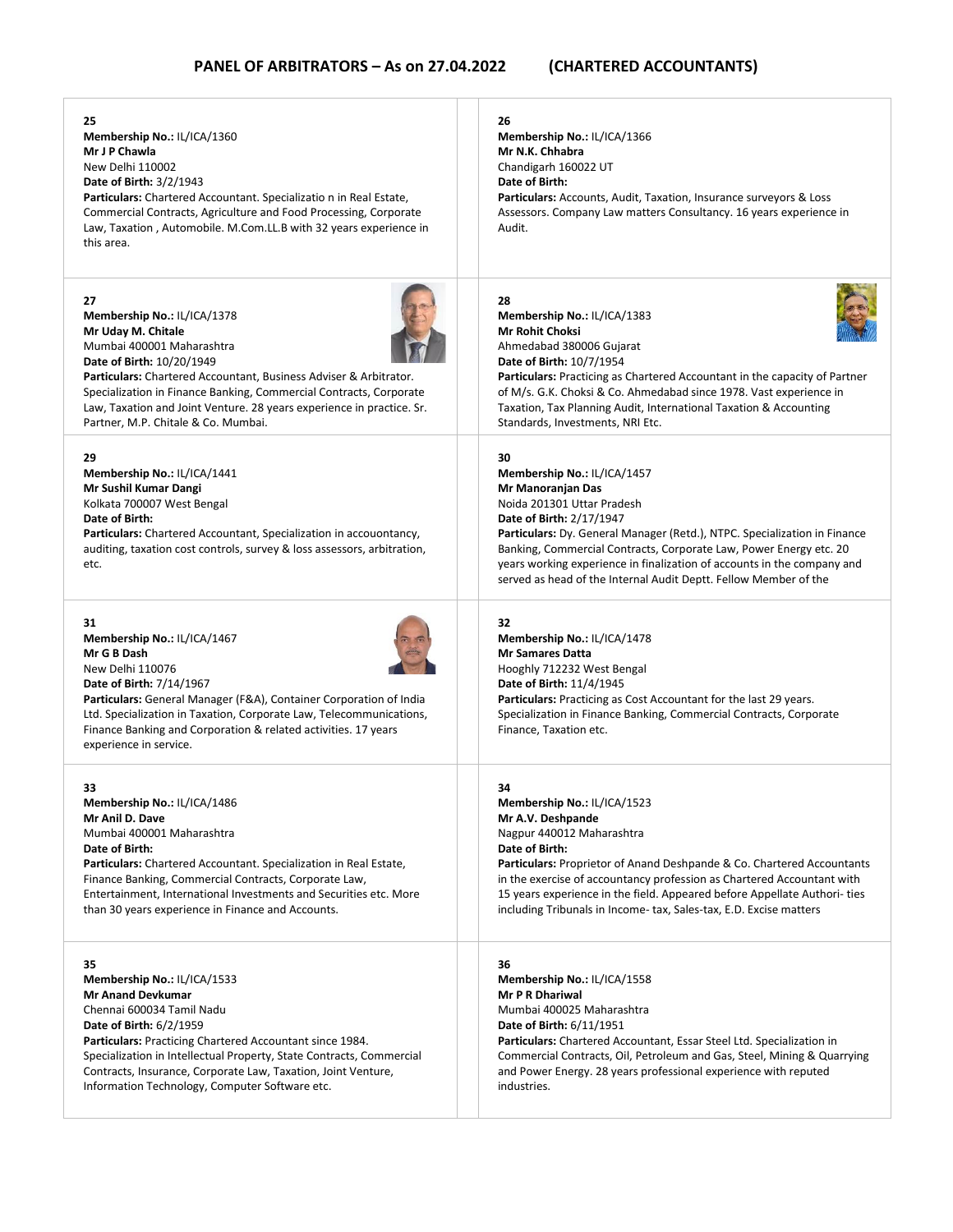| 37<br>Membership No.: IL/ICA/1564<br>Mr A K Dhere<br>Mumbai 400057 Maharashtra<br><b>Date of Birth: 8/9/1945</b><br><b>Particulars:</b> Practicing as Chartered Accountant. Specialization in<br>Finance Banking, Commercial Contracts, Corporation & related<br>activities etc. 33 years experience in accounts, direct and indirect<br>taxes.                                                                            | 38<br>Membership No.: IL/ICA/1588<br>Mrs. Bhavana G Doshi<br>Mumbai 400013 Maharashtra<br>Date of Birth:<br><b>Particulars:</b> Chartered Accountant. 19 years expe rience in the field.                                                                                                                                                                                                                                                                             |
|----------------------------------------------------------------------------------------------------------------------------------------------------------------------------------------------------------------------------------------------------------------------------------------------------------------------------------------------------------------------------------------------------------------------------|----------------------------------------------------------------------------------------------------------------------------------------------------------------------------------------------------------------------------------------------------------------------------------------------------------------------------------------------------------------------------------------------------------------------------------------------------------------------|
| 39<br>Membership No.: IL/ICA/1589<br>Mr Gautam B Doshi<br>Mumbai 400036 Maharashtra<br>Date of Birth: 12/23/1952<br><b>Particulars:</b> Chartered Accountant. Over 15 years experience in the<br>field. Acted as Counsel/ Counsultant in various arbitration matters.                                                                                                                                                      | 40<br>Membership No.: IL/ICA/1684<br>Mr Prem Kumar Garg<br>Chandigarh 160022 UT<br><b>Date of Birth: 9/7/1957</b><br><b>Particulars:</b> Chartered Accountant. Specialization in Agency Distribution<br>and Franchising, Real Estate, Finance Banking, Insurance, Corporate Law<br>etc. Handled several arbitration cases. 18 years experience in chartered<br>accountancy.                                                                                          |
| 41<br>Membership No.: IL/ICA/1723<br>Mr R K Ghosh<br>Bangalore 560034 Karnataka<br>Date of Birth:<br><b>Particulars:</b> Cost & Management Accountant since 1968 & worked<br>with renowed British Multinational & PSU's (Govt. of India). Director<br>(Finance) II Executive Director (F&A), Head of Unit Finance. More<br>than 35 years experience with SAIL, HCL, GEC Ltd. An number one of<br><b>Finance Commercial</b> | 42<br>Membership No.: IL/ICA/1815<br>Mr Alok Gupta<br>Noida 201301 Uttar Pradesh<br>Date of Birth: 10/4/1971<br>Particulars: Chartered Accountant. Specialization in Commercial<br>Contracts, Corporate Law, Securities, Taxation, Power Energy,<br>Construction, Insurance, Finance Banking and Joint Ventures.                                                                                                                                                     |
| 43<br>Membership No.: IL/ICA/1858<br>Mr Lalit Gupta<br>Delhi 110092<br>Date of Birth: 12/1/1955<br>Particulars: Chartered Accountant. Practice as Chartered Accountant<br>since 1983.                                                                                                                                                                                                                                      | 44<br>Membership No.: IL/ICA/1863<br>Mr N.D. Gupta<br>New Delhi 110049<br>Date of Birth: 10/16/1945<br>Particulars: Chartered Accountant in practice since 1970 with<br>specialization in Taxation, Corporate Finance/Indus- trial Policies,<br>Exchange Control Norms. Member Director Taxes Advi- sory Committee<br>of Ministry of Finance, Member IRDA Board, Member Sales Tax Advisory<br>Committee of                                                           |
| 45<br>Membership No.: IL/ICA/1927<br><b>CA. Pradeep Kumar Gupta</b><br>Ghaziabad 201002 Uttar Pradesh<br>Date of Birth: 9/2/1965<br>Particulars: Chartered Accountant. Specializa- tion in Agency &<br>Distribution and Franchising, Intellectual Property, Finance Banking,<br>Commercial Contracts, Insurance, Corporate Law, Taxation, Joint<br>Ventures etc.                                                           | 46<br>Membership No.: IL/ICA/1928<br>Mr Sunil Kumar Gupta<br>New Delhi 110020<br><b>Date of Birth: 1/5/1961</b><br><b>Particulars:</b> Chartered Accountant Sarc & Associates Specialization in<br>Finance Banking, Commercial Contracts, Insurance, Corporate Law,<br>Taxation, Joint Ventures, and Information Technology ect.                                                                                                                                     |
| 47<br>Membership No.: IL/ICA/1941<br>Mr Rajendra Kumar Gupta<br>Delhi 110092<br><b>Date of Birth: 4/1/1954</b><br><b>Particulars:</b> Chartered Accountant. Partner, R P L & Co. Chartered<br>Accountants. Specialization in Finance Banking, Commercial<br>Contracts, Corporate Law, Taxation, Securities and Corporation &<br>related matters. 25 years experience in finance and accounts.                              | 48<br>Membership No.: IL/ICA/1951<br>Mr Pramod Kumar Gupta<br>New Delhi 110029<br><b>Date of Birth: 7/4/1952</b><br><b>Particulars:</b> Chartered Accountant and Cost Accountant In consultancy<br>and advisory domain over the past 37 years including Arbitration<br>Matters. Examiner for the Institute of Chartered Accountants of India,<br>Have been associated with topmost experts from multiple fields while<br>executing various professional assignments. |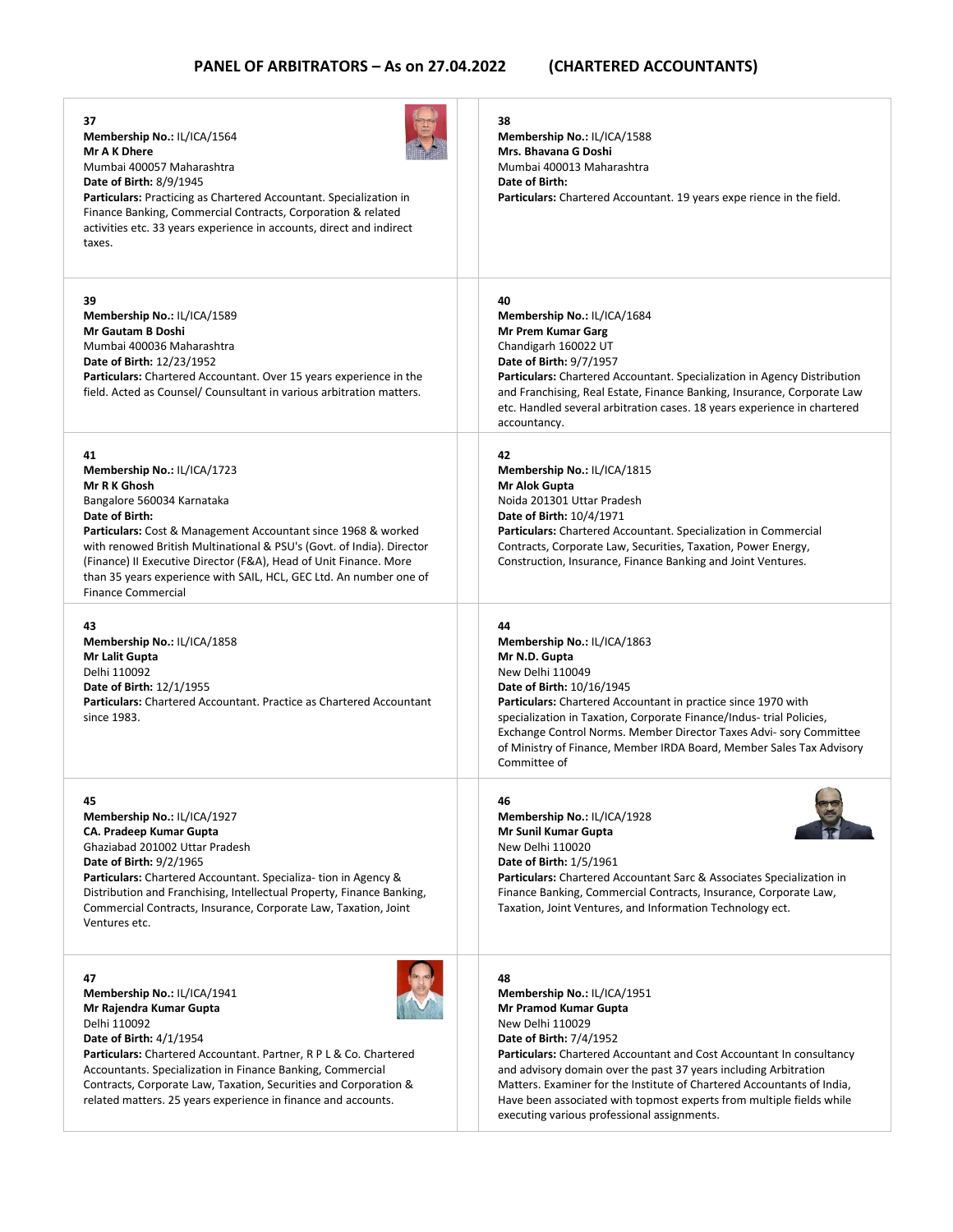| 49<br>Membership No.: IL/ICA/2049<br>Mr C P Jain<br>New Delhi 110017<br>Date of Birth:<br><b>Particulars:</b> Specialization in financial, account- ing, audit and<br>contractual matters. Executive with KRIBHCO. Exp. in evaluation,<br>agreements, consultancy foreign collaboration.                                                                                                                                                  | 50<br>Membership No.: IL/ICA/2083<br>Mr Ved Kumar Jain<br>New Delhi 110001<br>Date of Birth: 12/15/1953<br>Particulars: Practising as Chartered Accountant with more than 25 years<br>experience in taxation, Company Law, Ex-Member Income Tax, Appellate<br>Tribunal Ministry of Law Govt. of India. Doing Arbitration relating to tax-<br>ation, Finance, lessing, Company Law matter, International trade.                                 |
|-------------------------------------------------------------------------------------------------------------------------------------------------------------------------------------------------------------------------------------------------------------------------------------------------------------------------------------------------------------------------------------------------------------------------------------------|------------------------------------------------------------------------------------------------------------------------------------------------------------------------------------------------------------------------------------------------------------------------------------------------------------------------------------------------------------------------------------------------------------------------------------------------|
| 51<br>Membership No.: IL/ICA/2089<br>Mr S C Jain<br>Delhi 110085<br>Date of Birth: 12/17/1954<br>Particulars: Chartered Accountant. Addl. Genl. Manager (Finance) in<br>IRCON International Ltd. (PSU). Specialization in Commercial<br>Contracts, Finance and Construction . More than 22 years experience<br>in construction contracts.                                                                                                 | 52<br>Membership No.: IL/ICA/2095<br>Mr Pradeep Kumar Jain<br>Faridabad 121001 Haryana<br>Date of Birth: 9/5/1957<br><b>Particulars:</b> Company Secretary ICWA (India). Specialization in Agency &<br>Distribu tion and Franchising, Real Estate, Finance Banking, Commercial<br>Contrac ts, Insurance, Corporate Law, Taxat ion, Textile/Jute Industry,<br>Joint V enture, Securities and Corporation & related activities etc.<br>Handled a |
| 53<br>Membership No.: IL/ICA/2194<br>Mr P K Joseph<br>Chennai 600031 Tamil Nadu<br><b>Date of Birth: 8/3/1943</b><br>Particulars: Chartered Accountant. Specializatio n in Taxation,<br>Corporate Law, Commercial Contracts, Finance Banking, Real Estate<br>and Agency & Distribution and Franchising. B.Sc. with 32 years<br>experience in accounts and tax.                                                                            | 54<br>Membership No.: IL/ICA/2256<br>Mr N.N. Kansal<br>Guragon 122001 Haryana<br>Date of Birth:<br>Particulars: Adviser (Finance), Railway Board. Over 32 years experience in<br>finan-cial management including contracts.                                                                                                                                                                                                                    |
| 55<br>Membership No.: IL/ICA/2278<br>Mr Deepak Kapoor<br>Delhi 110092<br>Date of Birth: 12/12/1962<br>Particulars: Chartered Accountant. Specializatio n in Finance Banking,<br>Commercial Contracts, Corporate Law, Taxation and<br>Telecommunication etc. C.A. with 20 years experience in accounts<br>and finance.                                                                                                                     | 56<br>Membership No.: IL/ICA/2363<br>Mr Deepak Yashawant Khedkar<br>Mumbai 400104 Maharashtra<br><b>Date of Birth: 9/4/1964</b><br>Particulars: Chartered Accountant. Specialization in Finance Banking,<br>Commercial Contracts, Taxation, Corporate Law, Corporation & related<br>activities etc. 22 years' experience in the field.                                                                                                         |
| 57<br>Membership No.: IL/ICA/2419<br>Mr B.S. Kothari<br>Kolkata 700016 West Bengal<br>Date of Birth:<br>Particulars: Chartered Accountant. Specialization in projects finance,<br>commercial and revenue laws. Regular contributor of articles/papers<br>on different subjects ot journals.                                                                                                                                               | 58<br>Membership No.: IL/ICA/2422<br>Mr Amitav Kothari,<br>Kolkata 700016 West Bengal<br>Date of Birth: 12/10/1952<br>Particulars: Practicing as Chartered Accounant since 1975, and Senior<br>Partner of Kothari & Company, Chartered Accountants, Calcutta &<br>Mumbai. Specialization in Financial Management including project<br>Finance, Tax Planning and representation corporate Law & Exchange<br>Control                             |
| 59<br>Membership No.: IL/ICA/2515<br>Mr Vinay Kumar<br>Varanasi 221005 Uttar Pradesh<br>Date of Birth: 12/20/1950<br><b>Particulars:</b> Chartered Accountant. Specialization in Audit & Accounts<br>Taxation. Carry ing out various taxation and audit assignments on<br>behalf of the firm for PSU Banks, Private Engerpre- neurs etc,<br>National Insurance Co., Priental Insurance Co., B.H.E.L., E.C.G.C. The<br>banks include State | 60<br>Membership No.: IL/ICA/2722<br>CA. Anil Prakash Mangla<br>Ghaziabad 201001 Uttar Pradesh<br><b>Date of Birth: 9/9/1952</b><br>Particulars: Chartered Accountant since 1976. Specialization in Agency &<br>Distribution and Franchising, Finance Banking, Commercial Contracts,<br>Insurance, Engineering/ Technical and Auditing. Partner in P R Mehra &<br>Co., Chartered Accountants.                                                  |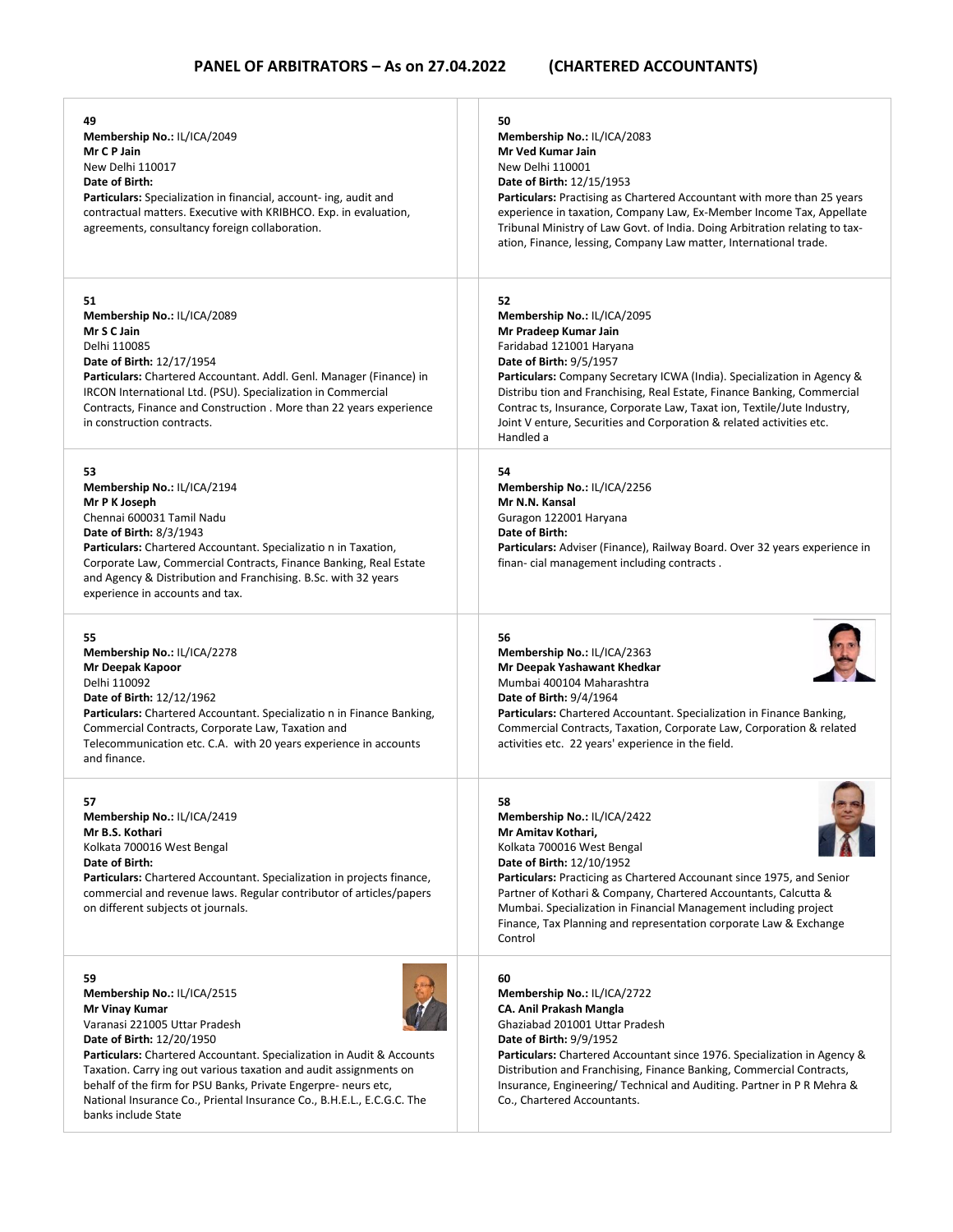| 61<br>Membership No.: IL/ICA/2739<br><b>Mr Charudutt Pandhirinath Marathe</b><br>Nagpur 440010 Maharashtra<br><b>Date of Birth: 3/30/1972</b><br>Particulars: Chartered Accountant. Specialization in Corporate Law,<br>State Contracts, Commercial Contracts, Computer Software,<br>Information Technology, Finance Banking, Intellectual Property,<br>Taxation etc. 17 years experience in finance.                                                    | 62<br>Membership No.: IL/ICA/2800<br>Mr G.B. Mehta<br>Vapi 396191 Gujarat<br>Date of Birth:<br>Particulars: Chartered Accountant. Specialization in Finance, Accounts,<br>Auditing, Consultancy, Arbitration, etc. Official in Tourism Development<br>Corporation.                                                                                                                                                                      |
|----------------------------------------------------------------------------------------------------------------------------------------------------------------------------------------------------------------------------------------------------------------------------------------------------------------------------------------------------------------------------------------------------------------------------------------------------------|-----------------------------------------------------------------------------------------------------------------------------------------------------------------------------------------------------------------------------------------------------------------------------------------------------------------------------------------------------------------------------------------------------------------------------------------|
| 63<br>Membership No.: IL/ICA/2808<br>Mr Mahendra Mehta<br>Pune 411037 Maharashtra<br><b>Date of Birth: 5/5/1963</b><br>Particulars: Chartered Accountant. 17 years in practice. Fellow<br>Member of the Institute of Chartered Accountants of India. Handled<br>number of arbitration cases and settled amicably.                                                                                                                                        | 64<br>Membership No.: IL/ICA/2902<br>Mr Raj Kumar Mittal<br>Mumbai 400034 Maharashtra<br><b>Date of Birth: 5/5/1944</b><br><b>Particulars:</b> Chartered Accountant since 1976. Specialization in corporate<br>finan-cial services including preparation project reports and syndication<br>of term loans and working capital facilities from financial institu-tions<br>and banks and financial restructuring.                         |
| 65<br>Membership No.: IL/ICA/2933<br>Mr Sanjeeb K. Mohanty<br>Bhubaneswar 751019 Odisha<br><b>Date of Birth: 5/16/1961</b><br>Particulars: Chartered Accountant. Specializa- tion in Real Estate,<br>Finance Banking, Commercial Contracts, Insurance, Corporate Law,<br>Taxation, Construction, Corporation & related activities and Hotel &<br>Tourism Industry etc.                                                                                   | 66<br>Membership No.: IL/ICA/2975<br>Mr Santimoy Mukhopadhyay<br>Bangalore 560082 Karnataka<br>Date of Birth:<br>Particulars: Chief Manager (Finance) Retd. HCL. Experienced cost<br>accounting, International Audit, Project Appraisal, Tenders and Contracts,<br>Civil Construction works. Over 25 years experience.                                                                                                                  |
| 67<br>Membership No.: IL/ICA/2980<br>Mr Nandkishor Badrinarayan Mundada<br>Ahmednagar 414001 Maharashtra<br><b>Date of Birth: 7/9/1957</b><br><b>Particulars:</b> Chartered Accountant. Specializa- tion in Agency &<br>Distribution and Franchising, Intellectual Property, Real Estate,<br>Finance Banking, Corporate Law, Taxation, Joint Venture, Insurance<br>etc. 24 years experience in auditing, accounting, taxation, finance and<br>insurance. | 68<br>Membership No.: IL/ICA/3013<br>Mr G. Muthukrishnan<br>Trichy 620001 Tamil Nadu<br><b>Date of Birth: 7/6/1950</b><br>Particulars: Chartered Accountant, Handled several arbitration cases.                                                                                                                                                                                                                                         |
| 69<br>Membership No.: IL/ICA/3081<br><b>Mr Madhur Narain</b><br>New Delhi 110026<br>Date of Birth:<br>Particulars: Chartered Accountant. Specialized in Finance<br>Management & Construc-tion Contract and dispute settle-ment. 30<br>years experience in Construction field. Presently Director (Fin) NBCC<br>Ltd.                                                                                                                                      | 70<br>Membership No.: IL/ICA/3231<br>Mr Sandip A Parikh<br>Ahmedabad 380015 Gujarat<br>Date of Birth: 8/8/1963<br>Particulars: Chartered Accountant and Partner, G K Choksi & Co.,<br>Ahmedabad. Specialization in Commercial Contracts, Real Estate,<br>Taxation, Construction, Power Energy, Joint Ventures, Oil, Petroleum and<br>Gas, CorporateLaw and IT etc. 22 years experience in accountancy.                                  |
| 71<br>Membership No.: IL/ICA/3340<br>Mr Neeraj Prakash<br>Guragon 122002 Haryana<br>Date of Birth: 10/26/1957<br>Particulars: Chartered Accountant. Financial Consultant, PVR Ltd.<br>Specialization in Finance Banking, Commercial Contracts, Taxation,<br>Corporate Law and Entertainment. 21 years experience in finance and<br>accounts.                                                                                                             | 72<br>Membership No.: IL/ICA/3601<br>Mr Jashvant Chandulal Raval<br>Mumbai 400052 Maharashtra<br><b>Date of Birth: 1/22/1947</b><br>Particulars: Chartered Accountant. Specialization in management<br>services such as Internal control procedures, stock audits, inventory<br>control, feasibi-lity studies, restructuring, forei-gn collaboration, JV, RBI<br>and ministry approbals, Takeover, Dis-Investment, Enterprises Resource |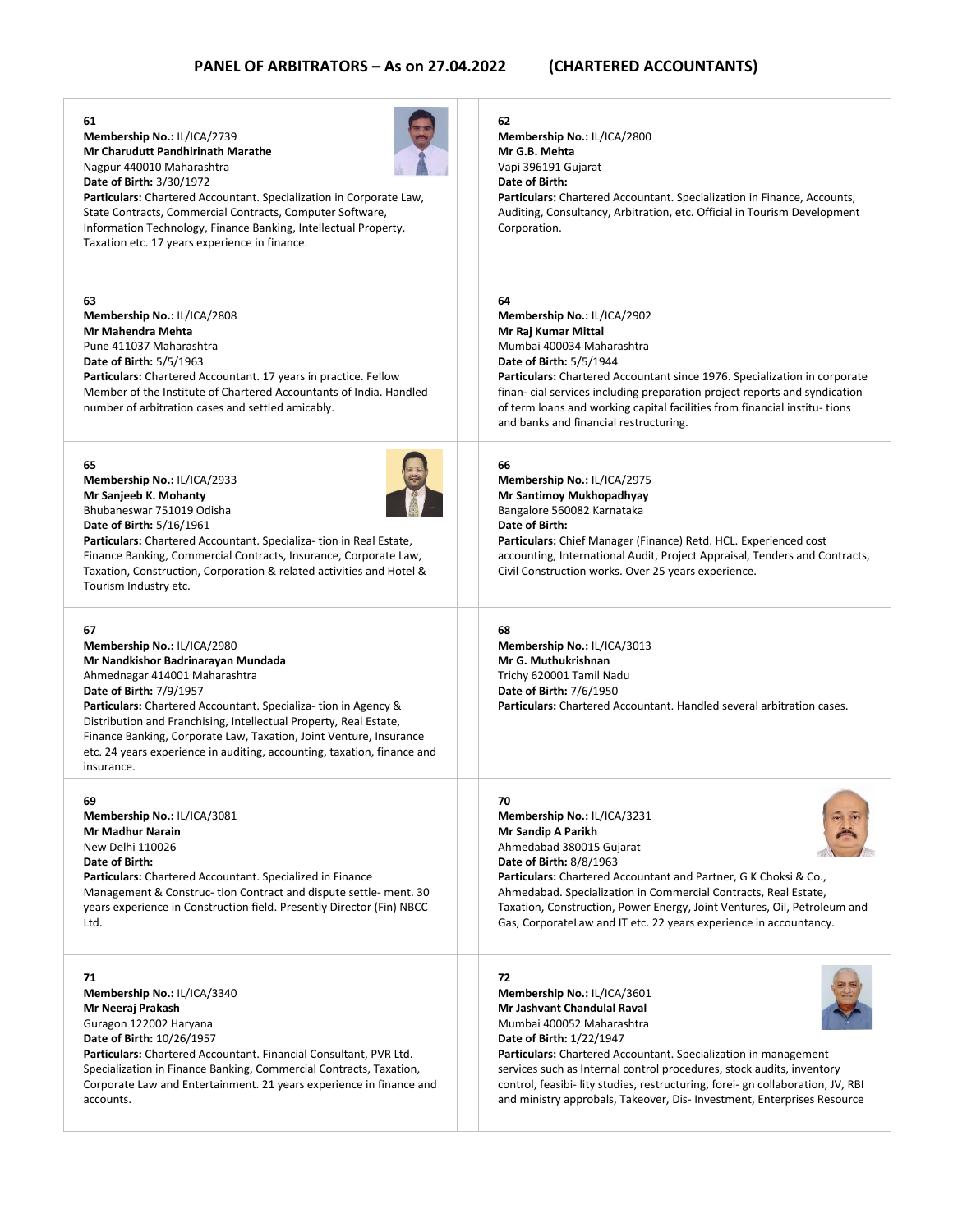| 73                                                                                                                                                                                                                                                                                                                                                                                   | 74                                                                                                                                                                                                                                                                                                                                                                                                     |
|--------------------------------------------------------------------------------------------------------------------------------------------------------------------------------------------------------------------------------------------------------------------------------------------------------------------------------------------------------------------------------------|--------------------------------------------------------------------------------------------------------------------------------------------------------------------------------------------------------------------------------------------------------------------------------------------------------------------------------------------------------------------------------------------------------|
| Membership No.: IL/ICA/3653                                                                                                                                                                                                                                                                                                                                                          | Membership No.: IL/ICA/3701                                                                                                                                                                                                                                                                                                                                                                            |
| Mr Anil V Rohira                                                                                                                                                                                                                                                                                                                                                                     | Mr Pradeep K Sagar                                                                                                                                                                                                                                                                                                                                                                                     |
| Mumbai 400049 Maharashtra                                                                                                                                                                                                                                                                                                                                                            | New Delhi 110016                                                                                                                                                                                                                                                                                                                                                                                       |
| Date of Birth:                                                                                                                                                                                                                                                                                                                                                                       | Date of Birth:                                                                                                                                                                                                                                                                                                                                                                                         |
| <b>Particulars:</b> Practising as Chartered Accountant since 1985.                                                                                                                                                                                                                                                                                                                   | Particulars: Chartered Accountant. Over 18 years experience in the field.                                                                                                                                                                                                                                                                                                                              |
| Specialization in Audit, Finance and Management Consultation.                                                                                                                                                                                                                                                                                                                        | Specialization in service, business, trading and consultancy.                                                                                                                                                                                                                                                                                                                                          |
| 75<br>Membership No.: IL/ICA/3783<br>Mr M P Sarda<br>Jamnagar 361008 Gujarat<br>Date of Birth: 7/18/1950<br><b>Particulars:</b> Chartered Accountant mainly in the field of Auditing<br>Corporate Taxa-tion, Income Tax, Appellate Assignments etc. 24<br>years experi- ence in the field.                                                                                           | 76<br>Membership No.: IL/ICA/3802<br>Mr B Sarup<br>Guragon 122018 Haryana<br>Date of Birth: 7/30/1944<br><b>Particulars:</b> Chartered Accountant and also worked as Surveyor and Loss<br>Assessor. Specialization in Agency & Distribution and Franchising,<br>Intellectual Property, Real Estate, State Contracts, Finance Banking,<br>Insurance, Taxation etc. 36 years of experience in the field. |
| 77                                                                                                                                                                                                                                                                                                                                                                                   | 78                                                                                                                                                                                                                                                                                                                                                                                                     |
| Membership No.: IL/ICA/3849                                                                                                                                                                                                                                                                                                                                                          | Membership No.: IL/ICA/3858                                                                                                                                                                                                                                                                                                                                                                            |
| Dr D Selvaraj                                                                                                                                                                                                                                                                                                                                                                        | Mr Tusar Kanti Sen                                                                                                                                                                                                                                                                                                                                                                                     |
| Chennai 600030 Tamil Nadu                                                                                                                                                                                                                                                                                                                                                            | Kolkata 700070 West Bengal                                                                                                                                                                                                                                                                                                                                                                             |
| Date of Birth: 1/19/1947                                                                                                                                                                                                                                                                                                                                                             | Date of Birth:                                                                                                                                                                                                                                                                                                                                                                                         |
| Particulars: Management & Financial Consultant Management                                                                                                                                                                                                                                                                                                                            | <b>Particulars:</b> Vice-President (Project Management Divn.) Implementation                                                                                                                                                                                                                                                                                                                           |
| Accounts. Specialization in State Contracts, Commercial Contracts,                                                                                                                                                                                                                                                                                                                   | of Projects in its totality fro its concept to commissioning covering E.P.C.                                                                                                                                                                                                                                                                                                                           |
| Telecommunications, Corporate Law, Taxation and Finance Banking                                                                                                                                                                                                                                                                                                                      | activites. Acted as Defence Counsel and arbitratiors in many arbitrat- ion                                                                                                                                                                                                                                                                                                                             |
| etc. 40 years experience in financial and finance related matters.                                                                                                                                                                                                                                                                                                                   | in many arbitration cases.                                                                                                                                                                                                                                                                                                                                                                             |
| 79<br>Membership No.: IL/ICA/3889<br>Mr Bhupendra Shah<br>Mumbai 400008 Maharashtra<br><b>Date of Birth: 1/7/1956</b><br>Particulars: Practicing in C.A. since 1981. Specialization in Income-tax,<br>Weath tax, Allied Laws, Tribunals, Petitins, CIT Matters, Opinions and<br>Academics etc. Examiner of ICAI since last 24 exams.                                                 | 80<br>Membership No.: IL/ICA/3944<br>Mr J K Sharma<br>New Delhi 110063<br>Date of Birth:<br><b>Particulars:</b> Chartered Accountant. Dealing with all Business/Financial<br>aspects of Industry and Trade, Appreciation, Interpretations of Financial<br>Agreements, Valuations, 25 years experience of insurance investi gations,<br>financial and comm. etc.                                        |
| 81<br>Membership No.: IL/ICA/3952<br>Mr Kul Bhushan Sharma<br>Jammu 180015 Jammu & Kashmir<br>Date of Birth:<br>Particulars: Charterred Accountant in practice since 1964.<br>Specialization in Taxes, Exeperience in Central Govt. Nominee on ICAI.<br>RBI and Director in J & K & AKK, Member Election Tribunal ICSI<br>Handled Arbitration cases of company Directors of Finance. | 82<br>Membership No.: IL/ICA/3987<br>Mr R K Sharma<br>Delhi 110091<br><b>Date of Birth: 10/2/1949</b><br><b>Particulars:</b> Chartered Accountant. Specialization in all kinds of laws<br>affecting business and industry. More than 25 years experience in<br>practice as a Chartered Accountant.                                                                                                     |
| 83                                                                                                                                                                                                                                                                                                                                                                                   | 84                                                                                                                                                                                                                                                                                                                                                                                                     |
| Membership No.: IL/ICA/4002                                                                                                                                                                                                                                                                                                                                                          | Membership No.: IL/ICA/4010                                                                                                                                                                                                                                                                                                                                                                            |
| Mr Suresh Chandra Sharma                                                                                                                                                                                                                                                                                                                                                             | Mr Sheo Kumar Sharma                                                                                                                                                                                                                                                                                                                                                                                   |
| Jaipur 302001 Rajasthan                                                                                                                                                                                                                                                                                                                                                              | Jabalpur 482001 Madhya Pradesh                                                                                                                                                                                                                                                                                                                                                                         |
| Date of Birth: 7/23/1964                                                                                                                                                                                                                                                                                                                                                             | Date of Birth: 12/11/1945                                                                                                                                                                                                                                                                                                                                                                              |
| Particulars: Company Secretary. Specialization in Finance Banking,                                                                                                                                                                                                                                                                                                                   | <b>Particulars:</b> Chartered Accountant, USA. Specialization in Engineering/                                                                                                                                                                                                                                                                                                                          |
| Commercial Cont racts, Corporate Law, Taxation and Joint Venture.                                                                                                                                                                                                                                                                                                                    | Technical, Corporation and related activities, Corporate Law. 36 years                                                                                                                                                                                                                                                                                                                                 |
| More than 15 years experience in in Finance and Taxati on etc.                                                                                                                                                                                                                                                                                                                       | experience in dispute resolution, teaching & training                                                                                                                                                                                                                                                                                                                                                  |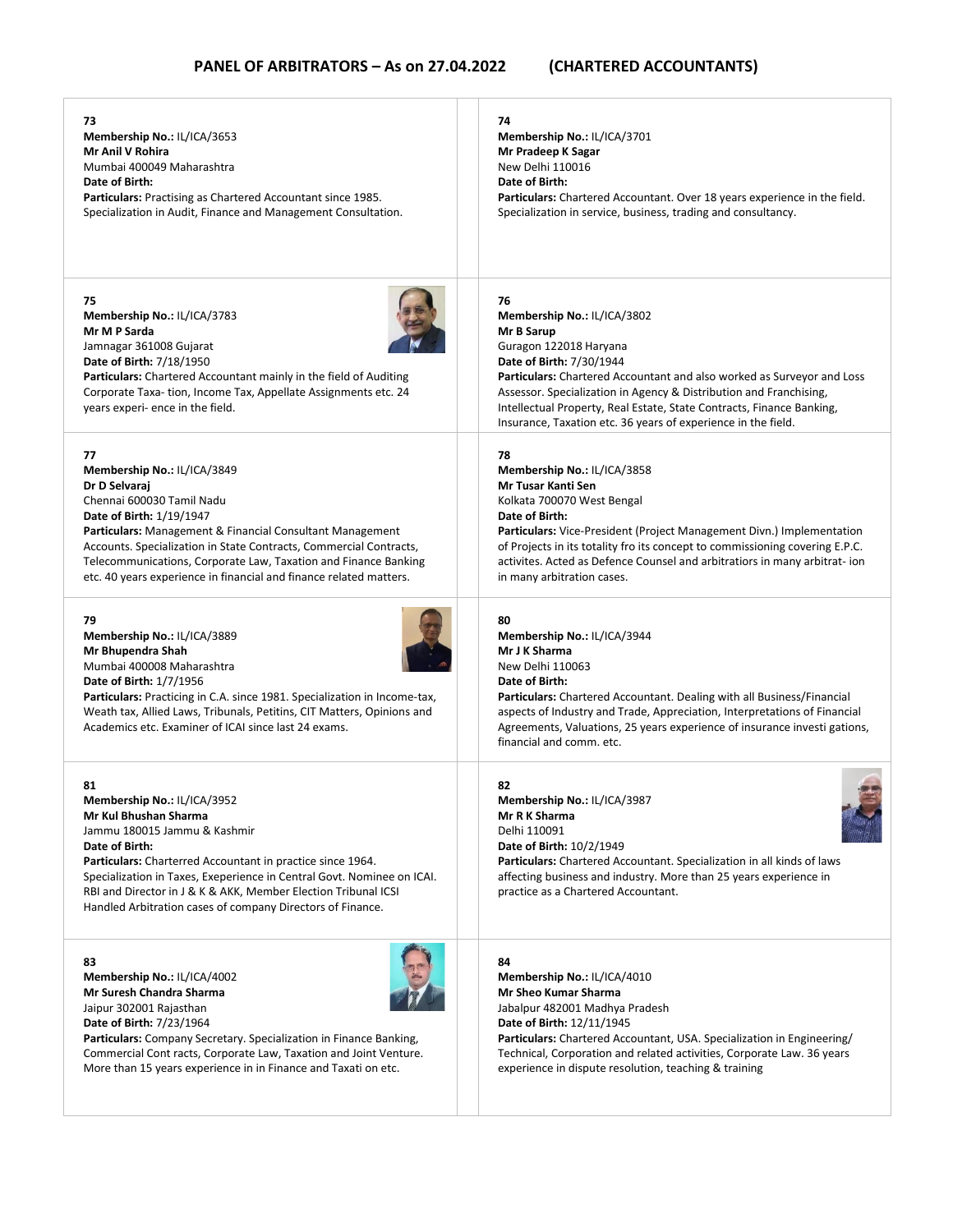| 85                                                                                                                                                                                                                                                                                                                                                                                | 86                                                                                                                                                                                                                                                                                                                                          |
|-----------------------------------------------------------------------------------------------------------------------------------------------------------------------------------------------------------------------------------------------------------------------------------------------------------------------------------------------------------------------------------|---------------------------------------------------------------------------------------------------------------------------------------------------------------------------------------------------------------------------------------------------------------------------------------------------------------------------------------------|
| Membership No.: IL/ICA/4014                                                                                                                                                                                                                                                                                                                                                       | Membership No.: IL/ICA/4018                                                                                                                                                                                                                                                                                                                 |
| Mr Ravinder Pal Sharma                                                                                                                                                                                                                                                                                                                                                            | Mr Pawan Kumar Sharma.                                                                                                                                                                                                                                                                                                                      |
| New Delhi 110087                                                                                                                                                                                                                                                                                                                                                                  | Guwahati 781001 Assam                                                                                                                                                                                                                                                                                                                       |
| <b>Date of Birth: 4/1/1963</b>                                                                                                                                                                                                                                                                                                                                                    | <b>Date of Birth: 6/16/1958</b>                                                                                                                                                                                                                                                                                                             |
| Particulars: Chartered Accountant Partner, P R Mehra & Co.                                                                                                                                                                                                                                                                                                                        | <b>Particulars:</b> Practicing as Chartered Accountant since 1985 and earned                                                                                                                                                                                                                                                                |
| Specialization in Joint Ventures, Commercial Contracts, Finance                                                                                                                                                                                                                                                                                                                   | proficiency in accountancy, finance, banking, insurance, taxation,                                                                                                                                                                                                                                                                          |
| Banking, Corporate Law and Taxation etc. 23 years experience in the                                                                                                                                                                                                                                                                                                               | company laws matters. Also acted as arbitrator and mediator in several                                                                                                                                                                                                                                                                      |
| field.                                                                                                                                                                                                                                                                                                                                                                            | cases.                                                                                                                                                                                                                                                                                                                                      |
| 87<br>Membership No.: IL/ICA/4066<br>Mr Rajender Kumar Singal<br>New Delhi 110001<br>Date of Birth: 10/10/1963<br>Particulars: Practicing as Chartered Accountant since 1984.<br>Specialization in Agency & Distribution and Franchising, Finance<br>Banking, Commercial Contracts, Corporate Law, Taxation, Joint<br>Venture and Competition. Handled several arbitration cases. | 88<br>Membership No.: IL/ICA/4195<br>Mr Sudhir Kumar Singhal<br>New Delhi 110002<br>Date of Birth: 6/23/1953<br><b>Particulars:</b> Chartered Accountant and Senior Partner of Sudhir Singhal &<br>Co. Specialization in State Contracts, Commercial Contracts, Corporate<br>Law, Taxation, Securities.Conducted several arbitration cases. |
| 89                                                                                                                                                                                                                                                                                                                                                                                | 90                                                                                                                                                                                                                                                                                                                                          |
| Membership No.: IL/ICA/4199                                                                                                                                                                                                                                                                                                                                                       | Membership No.: IL/ICA/4224                                                                                                                                                                                                                                                                                                                 |
| Mr Rattan Singhania                                                                                                                                                                                                                                                                                                                                                               | <b>Mr Vinod Chander Sinha</b>                                                                                                                                                                                                                                                                                                               |
| New Delhi 110025                                                                                                                                                                                                                                                                                                                                                                  | New Delhi 110063                                                                                                                                                                                                                                                                                                                            |
| Date of Birth: 7/1/1949                                                                                                                                                                                                                                                                                                                                                           | Date of Birth:                                                                                                                                                                                                                                                                                                                              |
| Particulars: Chartered Accountant. Specialization in Income Tax. Over                                                                                                                                                                                                                                                                                                             | Particulars: Chartered Accountant. Over 20 years experience in the field.                                                                                                                                                                                                                                                                   |
| 15 years experience in the field.                                                                                                                                                                                                                                                                                                                                                 | Specialization in Audit, Investigation etc.                                                                                                                                                                                                                                                                                                 |
| 91                                                                                                                                                                                                                                                                                                                                                                                | 92                                                                                                                                                                                                                                                                                                                                          |
| Membership No.: IL/ICA/4489                                                                                                                                                                                                                                                                                                                                                       | Membership No.: IL/ICA/4490                                                                                                                                                                                                                                                                                                                 |
| Mr D H Vadodaria                                                                                                                                                                                                                                                                                                                                                                  | Mr B S Vaid                                                                                                                                                                                                                                                                                                                                 |
| Jamnagar 361008 Gujarat                                                                                                                                                                                                                                                                                                                                                           | New Delhi 110024                                                                                                                                                                                                                                                                                                                            |
| Date of Birth:                                                                                                                                                                                                                                                                                                                                                                    | Date of Birth:                                                                                                                                                                                                                                                                                                                              |
| <b>Particulars:</b> Chartered Accountant mainly in the field of Auditing                                                                                                                                                                                                                                                                                                          | Particulars: Chartered Accountant. Over 30 years experience in the filed.                                                                                                                                                                                                                                                                   |
| Corporate Taxa-tion, Income Tax, Appellate. 24 years experience in                                                                                                                                                                                                                                                                                                                | Speciali- ed in Accountant and different commericial laws and dealing                                                                                                                                                                                                                                                                       |
| the field.                                                                                                                                                                                                                                                                                                                                                                        | with NRI and Taxation.                                                                                                                                                                                                                                                                                                                      |
| 93                                                                                                                                                                                                                                                                                                                                                                                | 94                                                                                                                                                                                                                                                                                                                                          |
| Membership No.: IL/ICA/4583                                                                                                                                                                                                                                                                                                                                                       | Membership No.: IL/ICA/4585                                                                                                                                                                                                                                                                                                                 |
| Mr Man Mohan Vij                                                                                                                                                                                                                                                                                                                                                                  | Mr L Vijayan,                                                                                                                                                                                                                                                                                                                               |
| New Delhi 110016                                                                                                                                                                                                                                                                                                                                                                  | Namakkal 637002 Tamil Nadu                                                                                                                                                                                                                                                                                                                  |
| Date of Birth: 3/10/1953                                                                                                                                                                                                                                                                                                                                                          | <b>Date of Birth: 7/28/1951</b>                                                                                                                                                                                                                                                                                                             |
| Particulars: Chartered Accountant since 1982. Specialization in                                                                                                                                                                                                                                                                                                                   | <b>Particulars:</b> Chartered Accountant. Worked as (I) Inspecting Officer in                                                                                                                                                                                                                                                               |
| Finance Banking, Commercial Contracts, Insurance, Automobile,                                                                                                                                                                                                                                                                                                                     | UCO Bank. Chartered Accountant and private practice for the last 17                                                                                                                                                                                                                                                                         |
| Corporate Law, Taxation Joint Ventures, Information Technology,                                                                                                                                                                                                                                                                                                                   | years. Specialization in taxation, statutory audits, Internal audit and                                                                                                                                                                                                                                                                     |
| Securities and Corporation & related activities etc.                                                                                                                                                                                                                                                                                                                              | project work.                                                                                                                                                                                                                                                                                                                               |
| 95<br>Membership No.: IL/ICA/4622<br>Maj. Gen. (Retd.) V P Yadav<br>Bangalore 560033 Karnataka<br>Date of Birth:<br>Particulars: Formar MD, Hindustan Paper Corpor-ation Limited.<br>Prsently Chief Consultant and Adviser to M/S Tarapore & Company.                                                                                                                             | 96<br>Membership No.: IL/ICA/4665<br>CA. Bharat Bhushan Jain<br>Delhi 110085<br><b>Date of Birth: 9/4/1965</b><br><b>Particulars:</b> Chartered Accountant, Specialization in Commercial<br>Contracts, Corporate Law, Real Estate, Finance Banking and Taxation.<br>Have 22 years experience in accountancy.                                |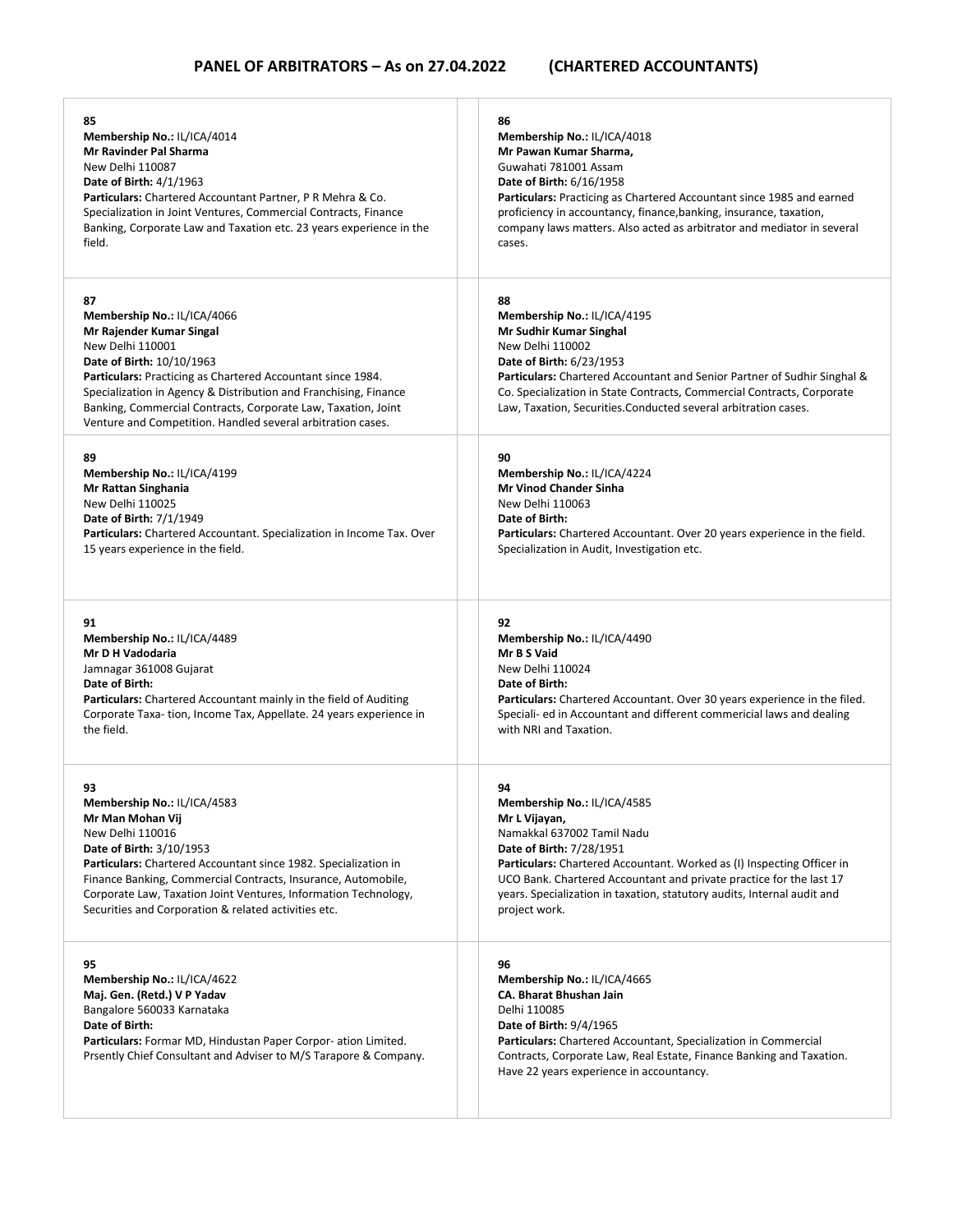| 97                                                                                                                                                                                                                                                                                                                               | 98                                                                                                                                                                                                                                                                                                                        |
|----------------------------------------------------------------------------------------------------------------------------------------------------------------------------------------------------------------------------------------------------------------------------------------------------------------------------------|---------------------------------------------------------------------------------------------------------------------------------------------------------------------------------------------------------------------------------------------------------------------------------------------------------------------------|
| Membership No.: IL/ICA/4719                                                                                                                                                                                                                                                                                                      | Membership No.: IL/ICA/4754                                                                                                                                                                                                                                                                                               |
| <b>Mr Rohitash Gupta</b>                                                                                                                                                                                                                                                                                                         | Mr Anuj Kumar Singhal                                                                                                                                                                                                                                                                                                     |
| Delhi 110096                                                                                                                                                                                                                                                                                                                     | Meerut 250001 Uttar Pradesh                                                                                                                                                                                                                                                                                               |
| <b>Date of Birth: 10/3/1966</b>                                                                                                                                                                                                                                                                                                  | <b>Date of Birth: 3/2/1961</b>                                                                                                                                                                                                                                                                                            |
| Particulars: Chief Finance Officer, Samvardhana Motherson Group,                                                                                                                                                                                                                                                                 | <b>Particulars:</b> Chartered Accountant, Practicing as FCA in M/s. Singhal                                                                                                                                                                                                                                               |
| Specialization in Commercial Contracts, Corporate Law, Information                                                                                                                                                                                                                                                               | Gupta & Co. Specialization in Finance Banking, Taxation, Corporate Law,                                                                                                                                                                                                                                                   |
| Technology, Joint Ventures etc.                                                                                                                                                                                                                                                                                                  | Agency & Distribution and Franchising, Intellectual Property etc.                                                                                                                                                                                                                                                         |
| 99                                                                                                                                                                                                                                                                                                                               | 100                                                                                                                                                                                                                                                                                                                       |
| Membership No.: IL/ICA/4763                                                                                                                                                                                                                                                                                                      | Membership No.: IL/ICA/4764                                                                                                                                                                                                                                                                                               |
| Mr Peeyush Aggarwal                                                                                                                                                                                                                                                                                                              | Ms. Anupma Aggarwal                                                                                                                                                                                                                                                                                                       |
| Delhi 110092                                                                                                                                                                                                                                                                                                                     | Delhi 110092                                                                                                                                                                                                                                                                                                              |
| <b>Date of Birth: 6/1/1965</b>                                                                                                                                                                                                                                                                                                   | <b>Date of Birth: 3/30/1970</b>                                                                                                                                                                                                                                                                                           |
| Particulars: Chartered Accountant Peeyush Aggarwal & Co.                                                                                                                                                                                                                                                                         | <b>Particulars:</b> Chartered Accountant Peeyush Aggarwal & Co. Specialization                                                                                                                                                                                                                                            |
| Specialization in Taxation, Corporate Law, Finance Banking, Joint                                                                                                                                                                                                                                                                | in Taxation, Corporate Law, Finance Banking, Joint Ventures, Information                                                                                                                                                                                                                                                  |
| Ventures etc.                                                                                                                                                                                                                                                                                                                    | Technology etc.                                                                                                                                                                                                                                                                                                           |
| 101                                                                                                                                                                                                                                                                                                                              | 102                                                                                                                                                                                                                                                                                                                       |
| Membership No.: IL/ICA/4770                                                                                                                                                                                                                                                                                                      | Membership No.: IL/ICA/4789                                                                                                                                                                                                                                                                                               |
| <b>CA. Ashok Kumar Jalan</b>                                                                                                                                                                                                                                                                                                     | Mr Kamlesh Sogani                                                                                                                                                                                                                                                                                                         |
| New Delhi 110005                                                                                                                                                                                                                                                                                                                 | Kolkata 700001 West Bengal                                                                                                                                                                                                                                                                                                |
| <b>Date of Birth: 2/8/1959</b>                                                                                                                                                                                                                                                                                                   | Date of Birth: 5/4/1968                                                                                                                                                                                                                                                                                                   |
| Particulars: Chartered Accountant, M/s. A K Jalan & Associates.                                                                                                                                                                                                                                                                  | <b>Particulars:</b> Chartered Accountant VKR & Associates Specialization in                                                                                                                                                                                                                                               |
| Specialization in Taxation, Insurance, Corporate Law, Finance                                                                                                                                                                                                                                                                    | Corporate Law, Taxation, Securities, Real Estate, Agriculture & Food                                                                                                                                                                                                                                                      |
| Banking, Securities, Corporation & related activities etc.                                                                                                                                                                                                                                                                       | Processing, Insurance and Entertainment etc.                                                                                                                                                                                                                                                                              |
| 103<br>Membership No.: IL/ICA/4790<br>Mr Anup Kumar Sinha<br>Kolkata 700092 West Bengal<br>Date of Birth: 1/4/1965<br>Particulars: Chartered Accountant Hi-Tech Heritage Ltd,<br>Specialization in Corporate Law, Hotel & Tourism Industry,<br>Construction, Real Estate, Commercial Contracts, Steel Mining &<br>Quarying, etc. | 104<br>Membership No.: IL/ICA/4861<br><b>Mr D Arvind</b><br>Chennai 600017 Tamil Nadu<br><b>Date of Birth: 11/9/1961</b><br><b>Particulars:</b> Chartered Accounant & Company Secretary Specialization in<br>Taxation, Corporate Law, Commercial Contracts, Corporation and related<br>activities and Joint Ventures etc. |
| 105                                                                                                                                                                                                                                                                                                                              | 106                                                                                                                                                                                                                                                                                                                       |
| Membership No.: IL/ICA/4863                                                                                                                                                                                                                                                                                                      | Membership No.: IL/ICA/4874                                                                                                                                                                                                                                                                                               |
| Mr Avinash Poddar                                                                                                                                                                                                                                                                                                                | Ms. Anshu Gupta                                                                                                                                                                                                                                                                                                           |
| Surat 395007 Gujarat                                                                                                                                                                                                                                                                                                             | Delhi 110032                                                                                                                                                                                                                                                                                                              |
| Date of Birth: 10/20/1975                                                                                                                                                                                                                                                                                                        | Date of Birth: 7/27/1969                                                                                                                                                                                                                                                                                                  |
| <b>Particulars:</b> Charetred Accountant, AAP & Co. Specialization in                                                                                                                                                                                                                                                            | Particulars: Chartered Accountant (Partner), Sanjay Shankar Co.                                                                                                                                                                                                                                                           |
| Taxation, Construction, Finance Banking, Commercial Contracts, Joint                                                                                                                                                                                                                                                             | Specialization in Taxation, Corporate Law, Commercial Contracts, Finance                                                                                                                                                                                                                                                  |
| Ventures and Information Technology. Dealt with 2 cases.                                                                                                                                                                                                                                                                         | Banking and Real Estate.                                                                                                                                                                                                                                                                                                  |
| 107                                                                                                                                                                                                                                                                                                                              | 108                                                                                                                                                                                                                                                                                                                       |
| Membership No.: IL/ICA/4904                                                                                                                                                                                                                                                                                                      | Membership No.: IL/ICA/4952                                                                                                                                                                                                                                                                                               |
| Mr N C Mittal                                                                                                                                                                                                                                                                                                                    | CA. Ajit Jain                                                                                                                                                                                                                                                                                                             |
| New Delhi 110002                                                                                                                                                                                                                                                                                                                 | Ghaziabad 201011 Uttar Pradesh                                                                                                                                                                                                                                                                                            |
| <b>Date of Birth: 9/1/1947</b>                                                                                                                                                                                                                                                                                                   | <b>Date of Birth: 12/8/1975</b>                                                                                                                                                                                                                                                                                           |
| <b>Particulars:</b> Chartered Accountant N C Mittal & Co. Specialization in                                                                                                                                                                                                                                                      | <b>Particulars:</b> Dy. Manager (F&A) ONGC Specialization in Oil, Petroleum and                                                                                                                                                                                                                                           |
| Joint Venture, Investments, Finance Banking, Commercial Contracts                                                                                                                                                                                                                                                                | Gas, Corporate Law, Taxation, Joint Venture, and Corporation & related                                                                                                                                                                                                                                                    |
| and Taxation etc.                                                                                                                                                                                                                                                                                                                | activities.                                                                                                                                                                                                                                                                                                               |
|                                                                                                                                                                                                                                                                                                                                  |                                                                                                                                                                                                                                                                                                                           |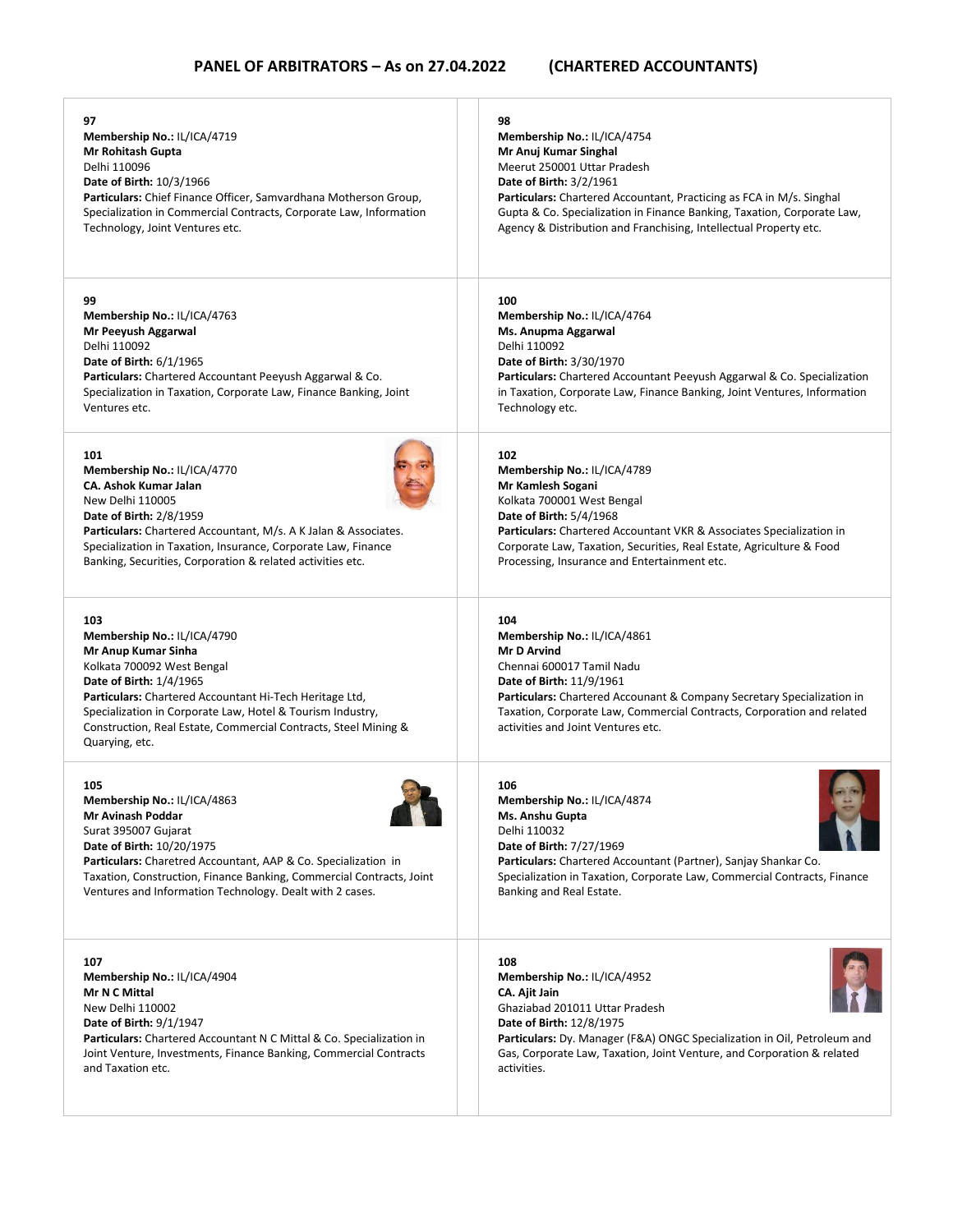| 109<br>Membership No.: IL/ICA/4970<br>Mr Mahesh Chandra Garg<br>Delhi 110089<br><b>Date of Birth: 8/8/1952</b><br>Particulars: Senior Manager(Retd.) Punjab National Bank,<br>Specialization in Finance Banking, Commercial Contracts. Worked as<br>auditor, dealt with NPA settle matters and also dealt with<br>departmental case. | 110<br>Membership No.: IL/ICA/5012<br>Mr Deepak Gulati<br>New Delhi 110001<br>Date of Birth: 12/30/1964<br><b>Particulars:</b> Chartered Accountant Deepak Gulati & Associates<br>Specialization in Taxation, Finance Banking, Commercial Contracts,<br>Corporate Law, Joint Ventures etc  |
|--------------------------------------------------------------------------------------------------------------------------------------------------------------------------------------------------------------------------------------------------------------------------------------------------------------------------------------|--------------------------------------------------------------------------------------------------------------------------------------------------------------------------------------------------------------------------------------------------------------------------------------------|
| 111                                                                                                                                                                                                                                                                                                                                  | 112                                                                                                                                                                                                                                                                                        |
| Membership No.: IL/ICA/5031                                                                                                                                                                                                                                                                                                          | Membership No.: IL/ICA/5038                                                                                                                                                                                                                                                                |
| Ms. R Sunita                                                                                                                                                                                                                                                                                                                         | Mr Yogendra Naranji Thakkar                                                                                                                                                                                                                                                                |
| Visakhapatnam 530013 Andhra Pradesh                                                                                                                                                                                                                                                                                                  | Mumbai 400019 Maharashtra                                                                                                                                                                                                                                                                  |
| Date of Birth: 11/18/1969                                                                                                                                                                                                                                                                                                            | Date of Birth: 9/10/1956                                                                                                                                                                                                                                                                   |
| <b>Particulars:</b> Director, Finoptions Management Solutions,                                                                                                                                                                                                                                                                       | Particulars: Chartered Accountant N M Rajiv & Co. Specialization in                                                                                                                                                                                                                        |
| Specialization in Finance Banking, Insurance, Taxation, Corporate                                                                                                                                                                                                                                                                    | Taxation, Corporate Law, Joint Ventures, Securities, State Contracts,                                                                                                                                                                                                                      |
| Law, International Investments, and Information Tech etc.                                                                                                                                                                                                                                                                            | Commercial Contracts and Intellectual Property etc.                                                                                                                                                                                                                                        |
| 113                                                                                                                                                                                                                                                                                                                                  | 114                                                                                                                                                                                                                                                                                        |
| Membership No.: IL/ICA/5061                                                                                                                                                                                                                                                                                                          | Membership No.: IL/ICA/5074                                                                                                                                                                                                                                                                |
| Mr Jagdish Prasad Dhamija                                                                                                                                                                                                                                                                                                            | Mr Vijay Kumar Singla                                                                                                                                                                                                                                                                      |
| Delhi 110009                                                                                                                                                                                                                                                                                                                         | Faridabad 121012 Haryana                                                                                                                                                                                                                                                                   |
| Date of Birth: 11/1/1944                                                                                                                                                                                                                                                                                                             | Date of Birth: 8/15/1970                                                                                                                                                                                                                                                                   |
| <b>Particulars:</b> Chartered Accountant, Hingorani & Co. Specialization in                                                                                                                                                                                                                                                          | <b>Particulars:</b> Chartered Accountant Specialization in Construction, Joint                                                                                                                                                                                                             |
| Commercial Contracts, Finance Banking, Taxation and Corporate Law                                                                                                                                                                                                                                                                    | Venture, Commercial Contracts, Corporate Law, Engineering/Technical                                                                                                                                                                                                                        |
| etc.                                                                                                                                                                                                                                                                                                                                 | etc                                                                                                                                                                                                                                                                                        |
| 115                                                                                                                                                                                                                                                                                                                                  | 116                                                                                                                                                                                                                                                                                        |
| Membership No.: IL/ICA/5076                                                                                                                                                                                                                                                                                                          | Membership No.: IL/ICA/5105                                                                                                                                                                                                                                                                |
| <b>Mr Vivek Kumar</b>                                                                                                                                                                                                                                                                                                                | Mr Rakesh Kumar                                                                                                                                                                                                                                                                            |
| New Delhi 110087                                                                                                                                                                                                                                                                                                                     | New Delhi 110092                                                                                                                                                                                                                                                                           |
| <b>Date of Birth: 6/14/1953</b>                                                                                                                                                                                                                                                                                                      | <b>Date of Birth: 12/7/1964</b>                                                                                                                                                                                                                                                            |
| Particulars: Executive Director HUDCO Ltd, Specialization in Power                                                                                                                                                                                                                                                                   | Particulars: Chartered Accountant. Specialization in Telecommunication,                                                                                                                                                                                                                    |
| Energy, State Contracts, Aviation, Maritime Shipping, Taxation etc.                                                                                                                                                                                                                                                                  | Commercial Contracts, Automobile and Corporate Law etc.                                                                                                                                                                                                                                    |
| 117                                                                                                                                                                                                                                                                                                                                  | 118                                                                                                                                                                                                                                                                                        |
| Membership No.: IL/ICA/5122                                                                                                                                                                                                                                                                                                          | Membership No.: IL/ICA/5175                                                                                                                                                                                                                                                                |
| Mr Rajendra Mohan                                                                                                                                                                                                                                                                                                                    | Mr Anil Balkrishna Ghaisas                                                                                                                                                                                                                                                                 |
| Guragon 122505 Haryana                                                                                                                                                                                                                                                                                                               | Thane 421202 Maharashtra                                                                                                                                                                                                                                                                   |
| <b>Date of Birth: 9/12/1945</b>                                                                                                                                                                                                                                                                                                      | Date of Birth: 12/22/1949                                                                                                                                                                                                                                                                  |
| <b>Particulars:</b> Consultant & CMD HIL Specialization in Commercial                                                                                                                                                                                                                                                                | Particulars: Chartered Accountant. Specialization in Real Estate, Finance                                                                                                                                                                                                                  |
| Contracts, State Contracts, Joint Ventures and Jt. Ventures etc.                                                                                                                                                                                                                                                                     | Banking and Taxation.                                                                                                                                                                                                                                                                      |
| 119<br>Membership No.: IL/ICA/5186<br>Mr Brij Lal Khanna<br>New Delhi 110060<br><b>Date of Birth: 12/2/1946</b><br>Particulars: Chartered Accountant B L Khanna & Co. Specialization in<br>Corparate Law and Taxation etc.                                                                                                           | 120<br>Membership No.: IL/ICA/5203<br><b>Mr Vinod Somani</b><br>New Delhi 110002<br><b>Date of Birth: 7/1/1953</b><br>Particulars: Partner K G Somani & Co. Specialization in Corporate Law,<br>Taxation, Finance Banking, Construction, Power Energy and Steel, Mining<br>& Quarying etc. |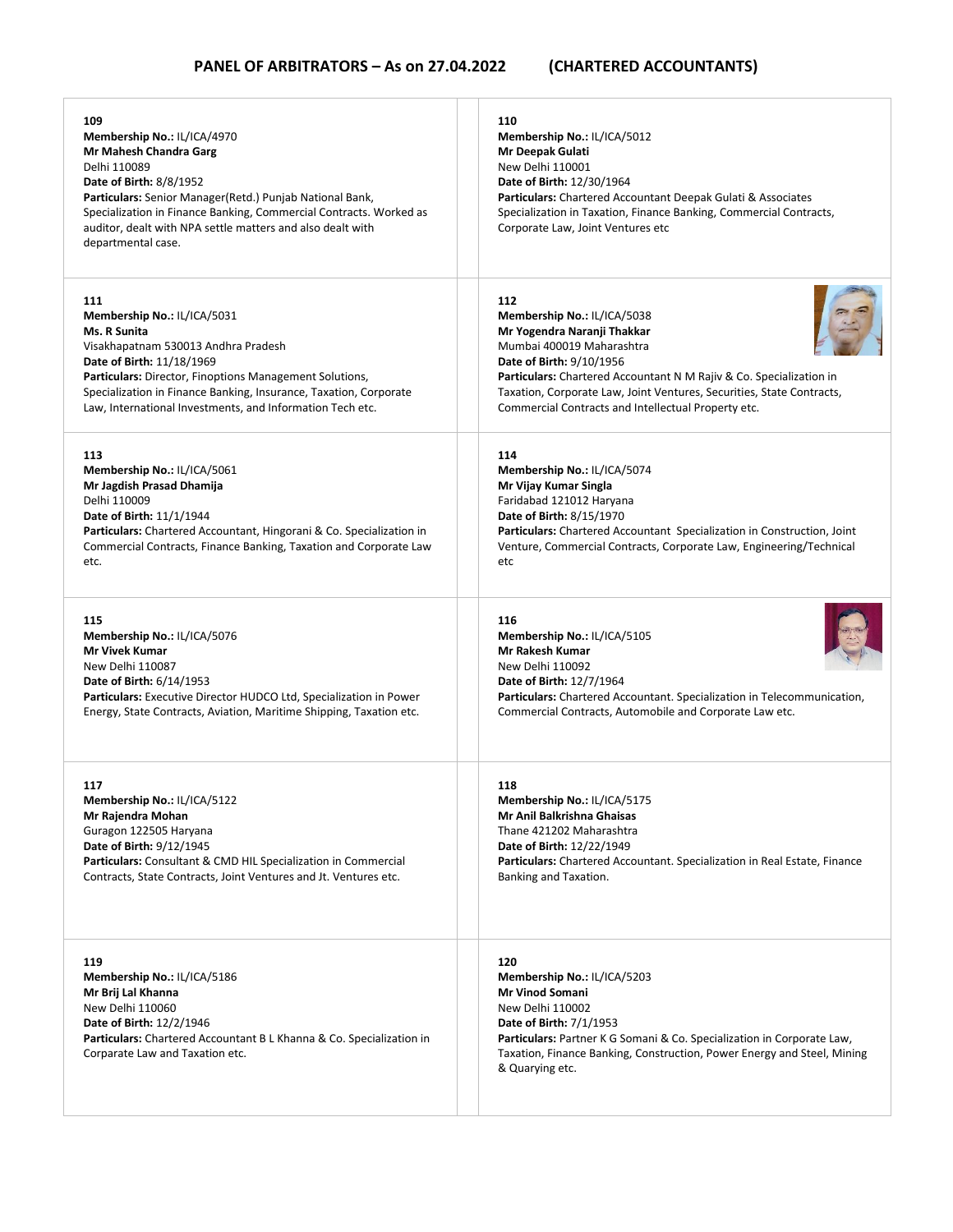### **121 Membership No.:** IL/ICA/5227 **Mr Rajgopal V Sarda** Latur 413512 Maharashtra **Date of Birth:** 5/14/1966 **Particulars:** Chartered Accountant and Surveyor Loss Assessor. Specialization in Insurance and Finance Banking etc. **122 Membership No.:** IL/ICA/5264 **Mr Nalin Tayal** Ludhiana 141002 Punjab **Date of Birth:** 6/29/1970 **Particulars:** Consultant, GATS India Ltd. Specialization in Finance Banking, Commercial Contracts, Real Estate, Intellectual Property, Agriculture & Food Processing, Corporate Law and Engineering/Technical. Dealt with more than 1000 cases from 2002 to till date. **123 Membership No.:** IL/ICA/5388 **Mr Mukund Narayan Sabale** Navi Mumbai 400614 Maharashtra **Date of Birth:** 10/6/1960 **Particulars:** Practicing Chartered Accountant, Mukund Sabale & Co. Dealt with 2 cases as a Sole Arbitrator. Specialization in State Contracts, Finance Banking, Commercial Contracts, Corporate Law and Taxation. **124 Membership No.:** IL/ICA/5417 **Mr Umesh Kumar Garg** Agra 282005 Uttar Pradesh **Date of Birth:** 7/7/1963 **Particulars:** Chartered Accountant, M/s. Umesh Amita & Co. Specialization in Finance Banking, Commercial Contracts, Insurance, Corporate Law, Intellectual Property Real Estate, State Cintracts, Joint Venture, International Investments, Construction, Securities, Hotel & Tourism Industry, Entertainment and Environment. **125 Membership No.:** IL/ICA/5460 **Mr Subramanian Ananthanarayanan** Panaji 403002 Goa **Date of Birth:** 9/6/1951 **Particulars:** Former Chief Accounts Officer, Indian Railways, Mumbai. Specialization in Construction, Engineering/Technical, Information Technology, Computer Software, Intellectual Property, Commercial Contracts, Entertainment, Environment and Transport. Dealt with 15 cases as a Sole Arbitrator and 2 cases as an Adjudicator. **126 Membership No.:** IL/ICA/5461 **Mr Surinder Kumar Kalra** Guragon 122002 Haryana **Date of Birth:** 11/20/1954 **Particulars:** Chartered Accountant, S K Kalra & Associates. Specialization in Joint Ventures, International Investments, Construction, Transport, Real Estate, Finance Banking, Commercial Contracts, Taxation and Corporate Law. **127 Membership No.:** IL/ICA/5462 **Mr R Subramanian** Chennai 600004 Tamil Nadu **Date of Birth:** 10/15/1943 **Particulars:** Chartered Accountant, R Subramanian And Company. Specialization in Corporate Law and Taxation. **128 Membership No.:** IL/ICA/5511 **Mr R S Nambi** Chennai 600028 Tamil Nadu **Date of Birth:** 6/26/1950 **Particulars:** Chartered Accountant, Komandoor & Co. Specialization in Taxation, Corporate Law, Corporation & related Activities, International Investments, Joint Ventures, Finance Banking, Commercial Contracts, Real Estate, Power Energy. Dealt with several cases in the field. **129 Membership No.:** IL/ICA/5538 **Mr Mahesh Kumar Rathi** Nagpur 440002 Maharashtra **Date of Birth:** 11/30/1954 **Particulars:** Chartered Accountant. Specialization in Finance Banking, Taxation, Corporate Law, Insurance, Textile/Jute Industry, Transport, Hotel & Tourism Industry, Securities, Commercial Contracts, Real Estate and Entertainment. **130 Membership No.:** IL/ICA/5567 **Mr Surinder Mahajan** Jalandhar 144001 Punjab **Date of Birth:** 10/16/1955 **Particulars:** Chartered Accountant, Surinder Mahajan & Associates, Jalandhar. Specialization in Taxation, Corporate Law, Finance Banking and Commercial Contracts. Dealt with 5 cases as an Arbitrator. **131 Membership No.:** IL/ICA/5578 **Mr Rajan Goel** New Delhi 110065 **Date of Birth:** 2/14/1959 **132 Membership No.:** IL/ICA/5602 **Mr Surya Sankar Chaudhuri** Kolkata 700156 West Bengal

**Particulars:** Specialization in Corporate Law, Commercial Contracts, Finance Banking, Joint Ventures, Corporate Law, Steel, Mining & Qaurying, Hotel & Tourism Industry and Aviation.

**Date of Birth:** 1/2/1956 **Particulars:**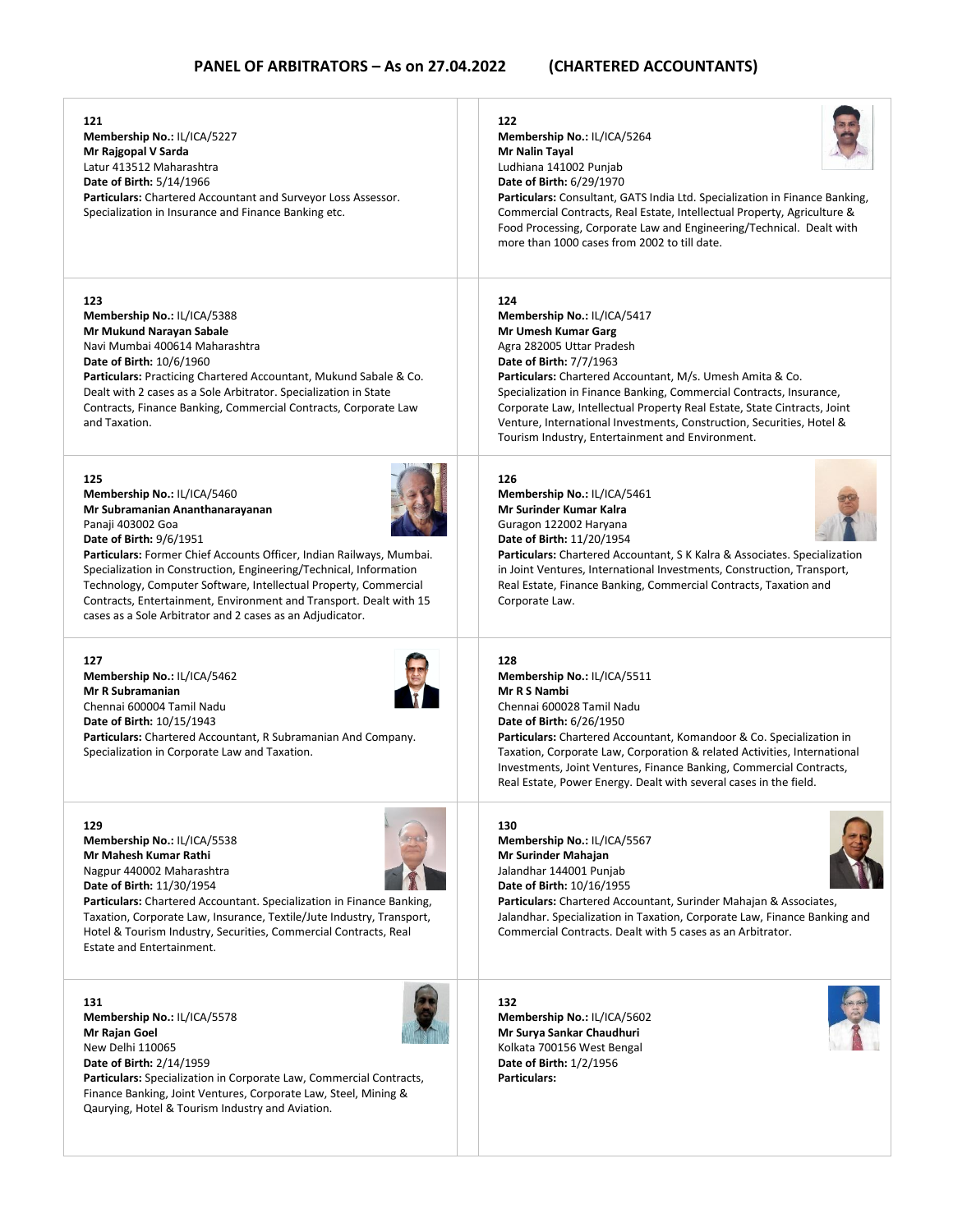| 133<br>Membership No.: IL/ICA/5608<br>Mr Kersi Jamshed Limathwalla<br>Mumbai 400002 Maharashtra<br>Date of Birth: 12/4/1952<br>Particulars: Chartered Accountant, Kersi Jamshedji & Co.<br>Specialization in Finance, Economics, Law, Taxation, Accounting and<br>Auditing. Dealing with cases from 10 years                                                                                                                                                                           | 134<br>Membership No.: IL/ICA/5611<br>Mr Khagendranath Mahato<br>Kolkata 700052 West Bengal<br><b>Date of Birth: 1/10/1952</b><br><b>Particulars:</b> As Head of Finance in NTPC, attended several arbitration<br>cases. 27 years' experience in NTPC and 15yrs as HOD                                                                                                                                                                             |
|----------------------------------------------------------------------------------------------------------------------------------------------------------------------------------------------------------------------------------------------------------------------------------------------------------------------------------------------------------------------------------------------------------------------------------------------------------------------------------------|----------------------------------------------------------------------------------------------------------------------------------------------------------------------------------------------------------------------------------------------------------------------------------------------------------------------------------------------------------------------------------------------------------------------------------------------------|
| 135<br>Membership No.: IL/ICA/5620<br>Mr Gopal Das Banketlal Kasat<br>Beed 431122 Maharashtra<br>Date of Birth: 9/25/1959<br>Particulars: Specialization in Taxation, Finance Banking, Corporate<br>Law, Commercial Contracts, Real Estate, State Contracts, Agriculture<br>& Food Processing, Insurance and Construction. Dealt with two cases.                                                                                                                                       | 136<br>Membership No.: IL/ICA/5640<br>Mr Sudhir Kumar Jain<br>Ahmedabad 380054 Gujarat<br><b>Date of Birth: 8/9/1954</b><br>Particulars: Former Chief Manager Finance & Accounts, Oil & Natural Gas<br>Corp. and Former Account Officer, Rishabh Ispat Ltd., Nalagarh<br>Specialization in Commercial Contracts, Finance Banking, Oil, Petroleum<br>and Gas, Taxation, Securities, Corporation & related activities,<br>environment and Transport. |
| 137<br>Membership No.: IL/ICA/5649<br>Mr Radha Krishan Sarda<br>Bhilai 490020 Chhattisgarh<br><b>Date of Birth: 1/13/1956</b><br><b>Particulars:</b> Specialization in Steel, Mining & Quarying, Corporate<br>Law, Txation and Basic Metals. Dealt with two cases as a Sole<br>Arbitrator.                                                                                                                                                                                             | 138<br>Membership No.: IL/ICA/5742<br>Dr Sanjay Khare<br>Raipur 492001 Chhattisgarh<br>Date of Birth: 1/13/1970<br><b>Particulars:</b> Practising Chartered Accountant. Specialization in State<br>Contracts, Real Estate, Joint Ventures, Power Energy, Aviation, Finance<br>Banking and Insurance etc.                                                                                                                                           |
| 139<br>Membership No.: IL/ICA/5745<br><b>Mr Vipul Garg</b><br>Karnal 132001 Haryana<br><b>Date of Birth: 2/1/1977</b><br><b>Particulars:</b> Proprietor, M/s Vipul Garg & Associates. Specialization in<br>Agency & Distribution and Franchising, State Contracts, Finance<br>Banking, Commercial Contracts, Finance Banking, Commercial<br>Contracts, Insurance, Corporate Law, Joint Ventures, Construction,<br>Securities, Corporation & related activities et Dealt with 12 cases. | 140<br>Membership No.: IL/ICA/5880<br>Mr Vishal Gupta<br>Jaipur 302019 Rajasthan<br>Date of Birth: 1/23/1971<br><b>Particulars:</b> Chartered Accountants, Vishal Gupta & Co. (from 1993)                                                                                                                                                                                                                                                          |
| 141<br>Membership No.: IL/ICA/6044<br>Mr Vinod Kumar Gaddhyan<br>Ranchi 834008 Jharkhand<br>Date of Birth: 8/31/1953<br>Particulars: 34 years' practice as Chartered Accountant.                                                                                                                                                                                                                                                                                                       | 142<br>Membership No.: IL/ICA/6078<br><b>Mr M Razzack</b><br>Chennai 600001 Tamil Nadu<br><b>Date of Birth: 4/30/1947</b><br><b>Particulars:</b> Practising Auditor & Tax Consultant for the past 47 years.<br>Worked as an Independent Director of The New India Assurance Co. Ltd.<br>and was appointed by the President of India. He also handled 27<br>Arbitration cases as an arbitrator.                                                     |
| 143<br>Membership No.: IL/ICA/6114<br>Mr Arvind Kharabanda<br>New Delhi 110065<br><b>Date of Birth: 3/9/1947</b><br><b>Particulars:</b> Former Chief Executive of Corporate Sector and Finance<br>Sector. Vast experience of 41 years in field of Telecommunications,<br>Broadcasting, IT, Electronics, etc. Areas of expertise are in the filed of<br>Management, Marketing, Manufacturing, Project Appraisal,                                                                        | 144<br>Membership No.: IL/ICA/6203<br>Mr Chandra Prakash Jain<br>Ahmedabad 380006 Gujarat<br>Date of Birth: 1/27/1962<br><b>Particulars:</b> Practising Chartered Account. He had vast experience of<br>handling arbitration and settlement matters with Bank and Financial<br>institution for medium & large corporate covering almost all segments of<br>industries.                                                                             |
|                                                                                                                                                                                                                                                                                                                                                                                                                                                                                        |                                                                                                                                                                                                                                                                                                                                                                                                                                                    |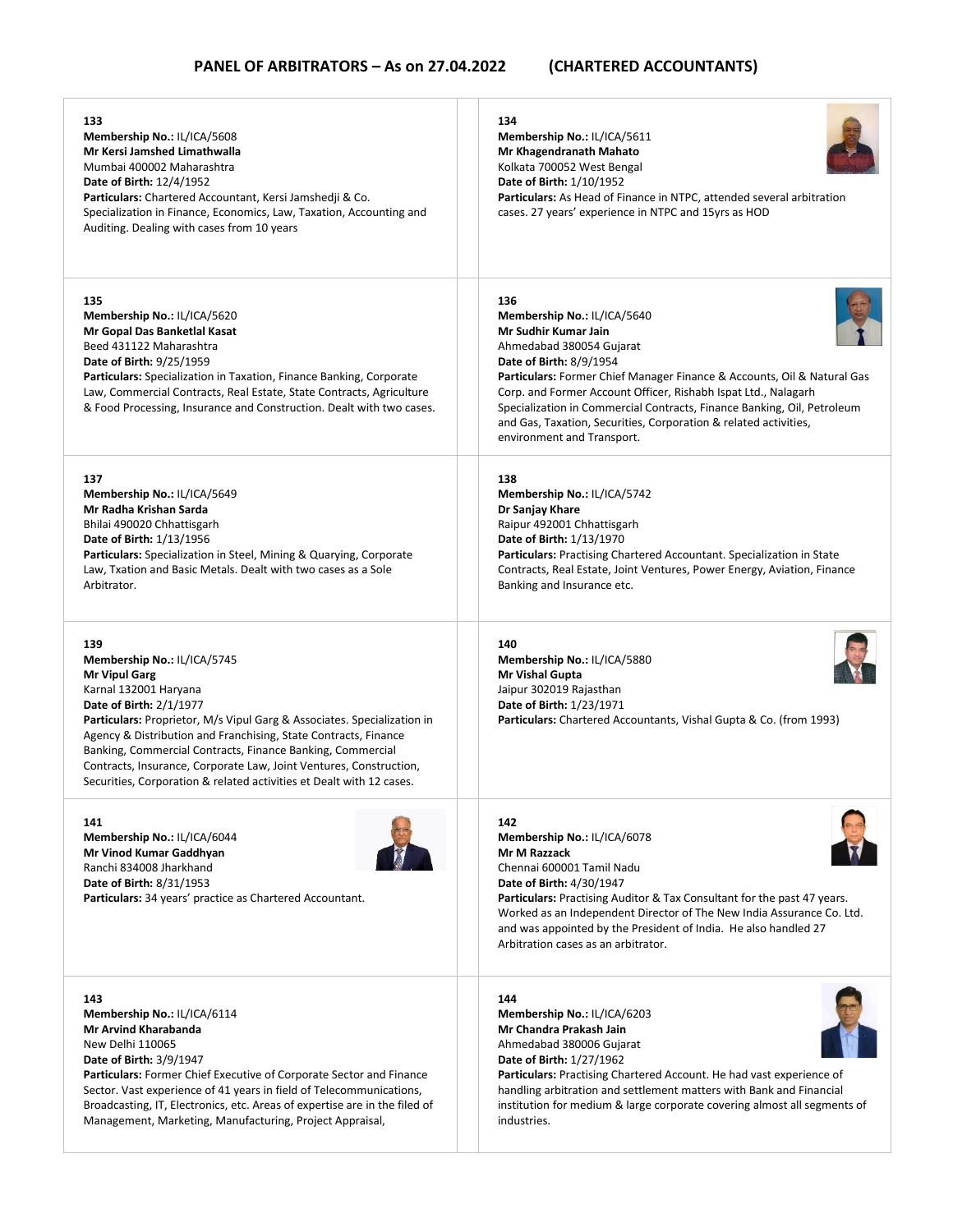**145**

**Membership No.:** IL/ICA/6252 **Mr Kaushal Kishore** Mumbai 400063 Maharashtra **Date of Birth:** 1/2/1964



**Particulars:** Chartered Accountant. Specialization in Finance Banking, Commercial Contracts, Taxation, Internationa investments, Securities, etc. 28 years experience in the field.

**147 Membership No.:** IL/ICA/6294 **Mr Virender Kumar** Delhi 110092 **Date of Birth:** 9/22/1970



**Particulars:** Chartered Accountant having more than 23 years of experience in the field Specialization in International Investments, Maritime Shipping, Taxation and Corporate Law etc.



**Membership No.:** IL/ICA/6409 **Mr Sandeep Jain** Delhi 110092 **Date of Birth:** 1/23/1978

**Particulars:** Chartered Accountant & Insolvency Professional, ICAI. 17 years experience in the field. Specialization in Financial Banking, Commercial Contracts, Corporate Law, Taxation, Joint Ventures, Securities, Hotel & Tourism, etc.

### **151**

**Membership No.:** IL/ICA/6448 **Mr R. Balachandran** Chennai 600035 Tamil Nadu **Date of Birth:** 6/10/1961

**Particulars:** Practicing Chartered Account. 32 years experience in the field. Specialization in Agency & Distribution and Franchising, Intellectual Property, State Contracts, Finance Banking, Commercial Contracts, Taxation, etc. Dealt with one arbitration case.

### **153**

**Membership No.:** IL/ICA/6561 **Mr Hari Narayanan Sadasivam Manoharan** Trichy 620001 Tamil Nadu **Date of Birth:** 5/19/1975 **Particulars:** Cost Accountant. Vast experience in the field.



**155 Membership No.:** IL/ICA/6589 **Mr Pramod Seth** Faridabad 121002 Haryana **Date of Birth:** 4/14/1975



**Particulars:** Chartered Accountant having 18 years experience in the field. Field of Arbitration are: technical, construction and road projects.

### **146**

**Membership No.:** IL/ICA/6286 **Mr Prem Chand Kr. Jaiswal** Delhi 110092 **Date of Birth:** 7/30/1972

**Particulars:** Practicing Chartered Accountant having 16 years experience in the field of Commercial Contracts, Telecommunication, Finance Banking, Taxation, Corporate Law, Joint Ventures, etc.

### **148**

**Membership No.:** IL/ICA/6359 **Ms. Anuradha Jayaraman** Chennai 600040 Tamil Nadu **Date of Birth:** 4/14/1955



**Particulars:** Practicing Chartered Accountant. 15 years experience in the field. Specialization in Commercial contracts, Corporate Law, Taxation, Construction, computer software, etc.

### **150**

**Membership No.:** IL/ICA/6435 **Mr Battaje Pundareeka Rao** Bangalore 560001 Karnataka **Date of Birth:** 3/5/1954



**Particulars:** Practicing Chartered Accountant. 43 years experience in the field. Specialization in Real Estate, Joint Ventures, Commercial Contracts, Finance Banking, etc. Dealt with 25 arbitration cases.

## **152**

**154**

**Membership No.:** IL/ICA/6519 **Mr Prashant Jain** Navi Mumbai 400709 Maharashtra **Date of Birth:** 12:00:00 AM **Particulars:** Insolvency Professional, Registered Valuer, Practicing Chartered Accountant. Vast experience in the field.





**Mr Kasukhela Tirumala Rao** Bengaluru 560068 Karnataka **Date of Birth:** 9/29/1953 **Particulars:** Specilization in Commercial & State Contracts. Dealt one case as Sole Arbitrator. 34 years experience in the field.

## **156 Membership No.:** IL/ICA/6634 **Mr Prabhakar Kumar** Delhi 110058 **Date of Birth:** 1/5/1973

**Membership No.:** IL/ICA/6572

**Particulars:** Company Secretory Specialization in Intellectual Property, Real Estate Commercial Contracts, Corporate Law, Taxation Joit Ventures, Securities. Company Secratory experience 17 year.